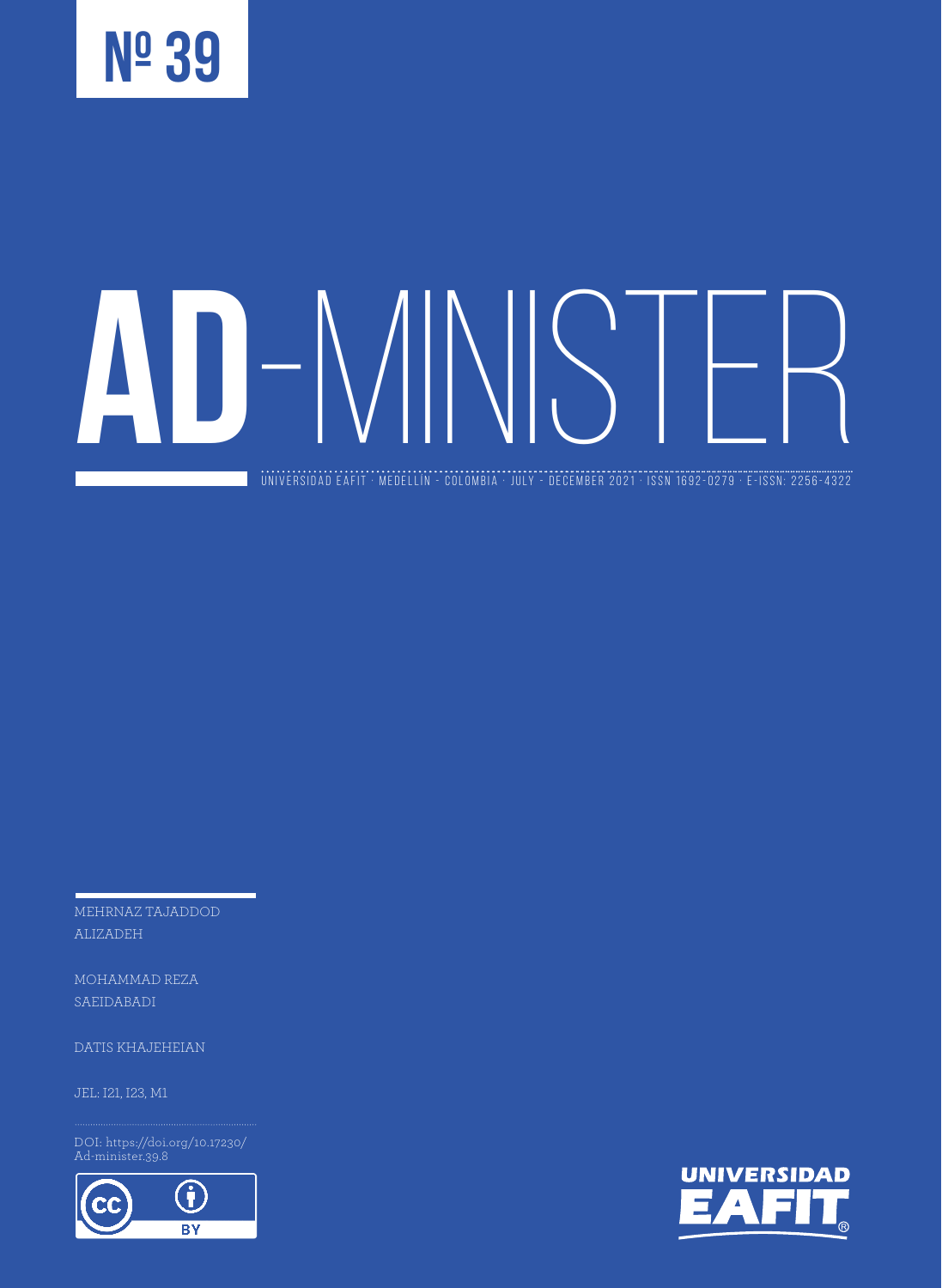# **How to compose a media mix to win an electoral campaign? proposing a framework for political marketing**

¿Cómo componer una mezcla de mercadeo de medios de comunicación para ganar una campaña electoral? Propuesta de un marco para el marketing político

#### **ABSTRACT**

MEHRNAZ TAJADDOD ALIZADEH<sup>1</sup>

MOHAMMAD REZA SAEIDABADI<sup>2\*</sup>

DATIS KHAJEHEIAN3

JEL: I21, I23, M1

R e c e i v e d : 2 8 / 0 3 / 2 0 2 1 M O D I F I E D : 16/05/2021 Accepted: 23/06/2021

DOI: https://doi.org/10.17230/ Ad-minister.39.8

This article addresses the issue of composing different media to send an integrated message to the voters in electoral campaigns and presents a framework for managing media in political marketing. The authors conducted deep interviews with strategy developers of the past presidential elections as well as two parliamentary elections in Iran to extract the strategy development process for delivering the campaign message to the target audiences. thematic analysis used for analysis of data and interviews coded in three levels of open, axial and selective. The paper suggests a sequence of audience, message and media to launch a successful campaign within a framework that starts with campaign structure and strategy and accomplished with economic effectiveness measuring and success rate.

#### KEYWORDS

Election, Electoral campaigns, Political marketing, Media management, Political communication.

#### **RESUMEN**

Este artículo presenta un marco para la gestión de medios en campañas electorales. Se realizaron entrevistas a profundidad con desarrolladores de estrategias en las pasadas elecciones presidenciales, así como dos elecciones parlamentarias para extraer el proceso de desarrollo de la estrategia para transmitir el mensaje de la campaña a las audiencias objetivo. El documento sugiere una secuencia de audiencia, mensaje y medios de comunicación para lanzar una campaña exitosa.

#### PALABRAS CLAVE

Elecciones, campañas electorales, *marketing* político, gestión de medios, comunicación política.

**163**

**AD**-MINISTER

<sup>1</sup> PhD Student. Kish International Campus, University of Tehran. Email: mehr.tajaddod@ut.ac.ir ORCID: https://orcid.org/0000-0002-8214-2939

<sup>2</sup> Faculty of World Studies, University of Tehran. Email: sabadi@ut.ac.ir ORCID: https://orcid.org/0000- 0002-2226-4037

<sup>3</sup> Department of Business Management, University of Tehran, Iran. Email: khajeheian@ut.ac.ir ORCID: https://orcid.org/0000-0001-9913-3732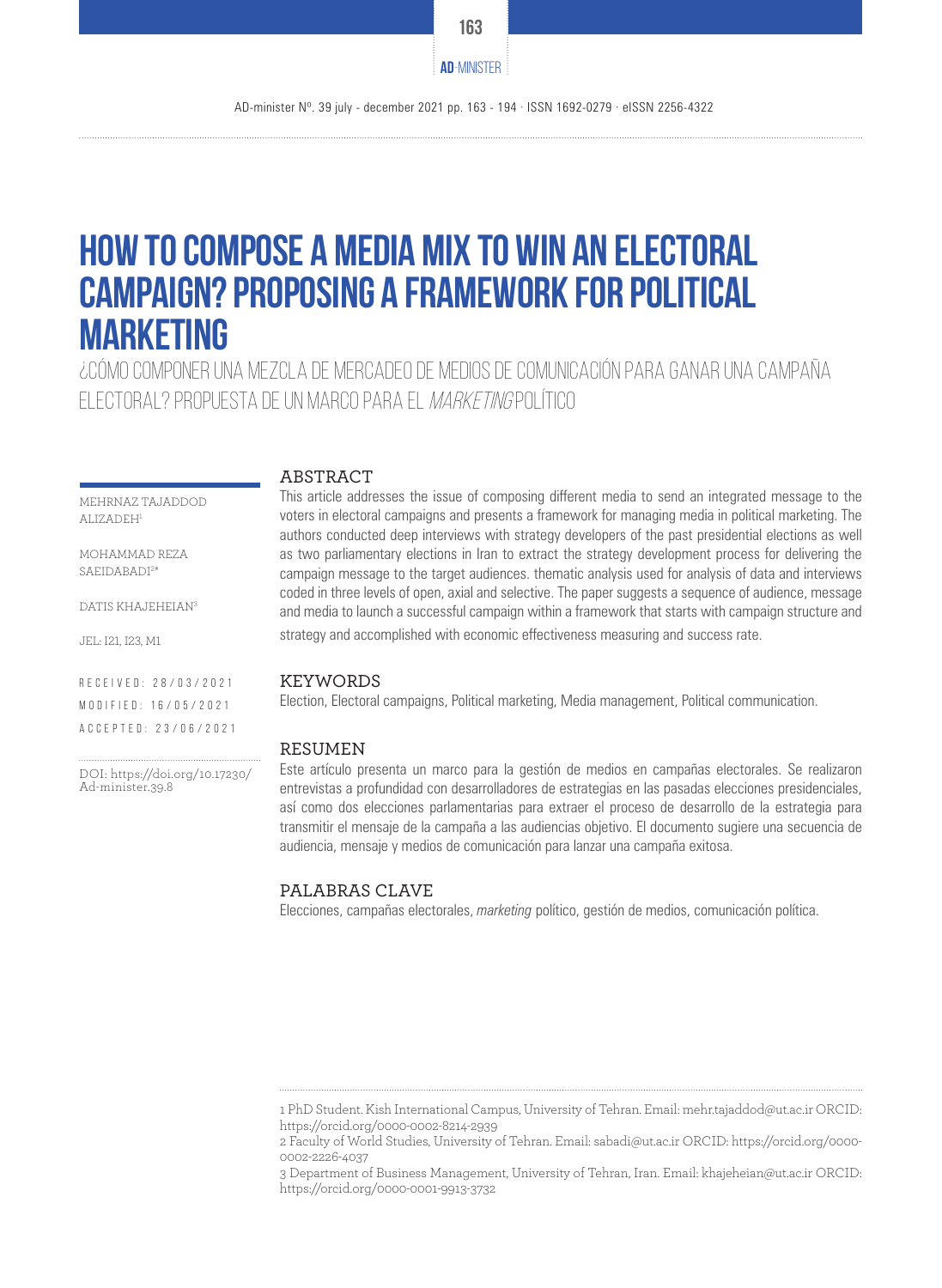**164**

#### **AD**-MINISTER

**Mehrnaz Tajaddod Alizadeh · Mohammad Reza Saeidabadi · Datis Khajeheian** How to compose a media mix to win an electoral campaign? proposing a framework for political marketing

#### INTRODUCTION

Democracies in modern era are mainly based on elections, and politicians at different levels need to convince their target audiences to vote for them to reach the seats. Almost in every election in every part of the world, electoral campaign is the central place that the candidate, its party and the supporters share and coordinate their efforts. Considering the money and number of people involved in every election, campaigns are one of the most important marketing gatherings that in a specific and almost short period of time, communicate immensely with the big portions of public to convince a large number of people with their messages. Huge investments of parties and supporters make elections the arena for a huge marketing campaign and therefore, understanding how to be successful is a much-demanded knowledge that candidates and parties seek to find through the political marketing experts, campaign strategists, media managers, etc.

As an example, the controversial 2020 US election has been recognized as the costliest election in the history of the country, setting a new record for spending for political propaganda and large portion of this money was spent on social media. The total cost of this election is estimated at about \$14 billion. It has been said that Biden campaign spent \$1 billion and \$63 million on the campaign from April 1, 2019 to November 23, 2020, to defeat his inner-party rivals, such as Bernie Sanders and then-rival Donald Trump. Biden was able to win with about 81.271.000 votes. With that in mind, the campaign for the next president has cost more than \$13 per vote (www.baratnews.com). In another example, The UK's snap 2017 General Election cost a total of \$262 million according to Politico, which is just \$2 million less than the 2016 referendum cost. In fact, during referendums in the UK, there are fairly stringent spending rules, which put \$13 million limits on both the Vote Leave and Britain Stronger parties. The country's 2015 election that saw David Cameron win the majority for Conservatives was a little less costly. The total paid from the UK Government's Consolidated Fund for the costs of the 2015 UK Parliamentary general election was \$214 million. German political candidates are only allowed one TV ad, which means for the major parties, the CDU (Christian Democratic Union) and the SPD (Social Democratic Party), that's eight times on each channel over the course of the campaign. Angela Merkel secured a fourth term as a German chancellor in the country's September 2017 election, despite being the CDU's worst electoral performance since 1949. The election cost a total of \$148 million, which is miniscule in comparison to the US (Yahoo finance). Many scholars agree that campaigns and political communications influence individual voting behavior and election results (Ansolabehere & Iyengar, 1995; Bartels, 1996; Popkin & Kinsey, 1991; Zaller, 1992, 1996). Therefore, the study of the communication regime of election campaigns has been a serious issue in many studies (Semetko & Tworzecki, 2017).

Due to the importance of electoral campaign from financial, political and social aspects as well as its effect on the future of countries and societies, exploring the elements of a successful electoral campaign is very essential, and setting media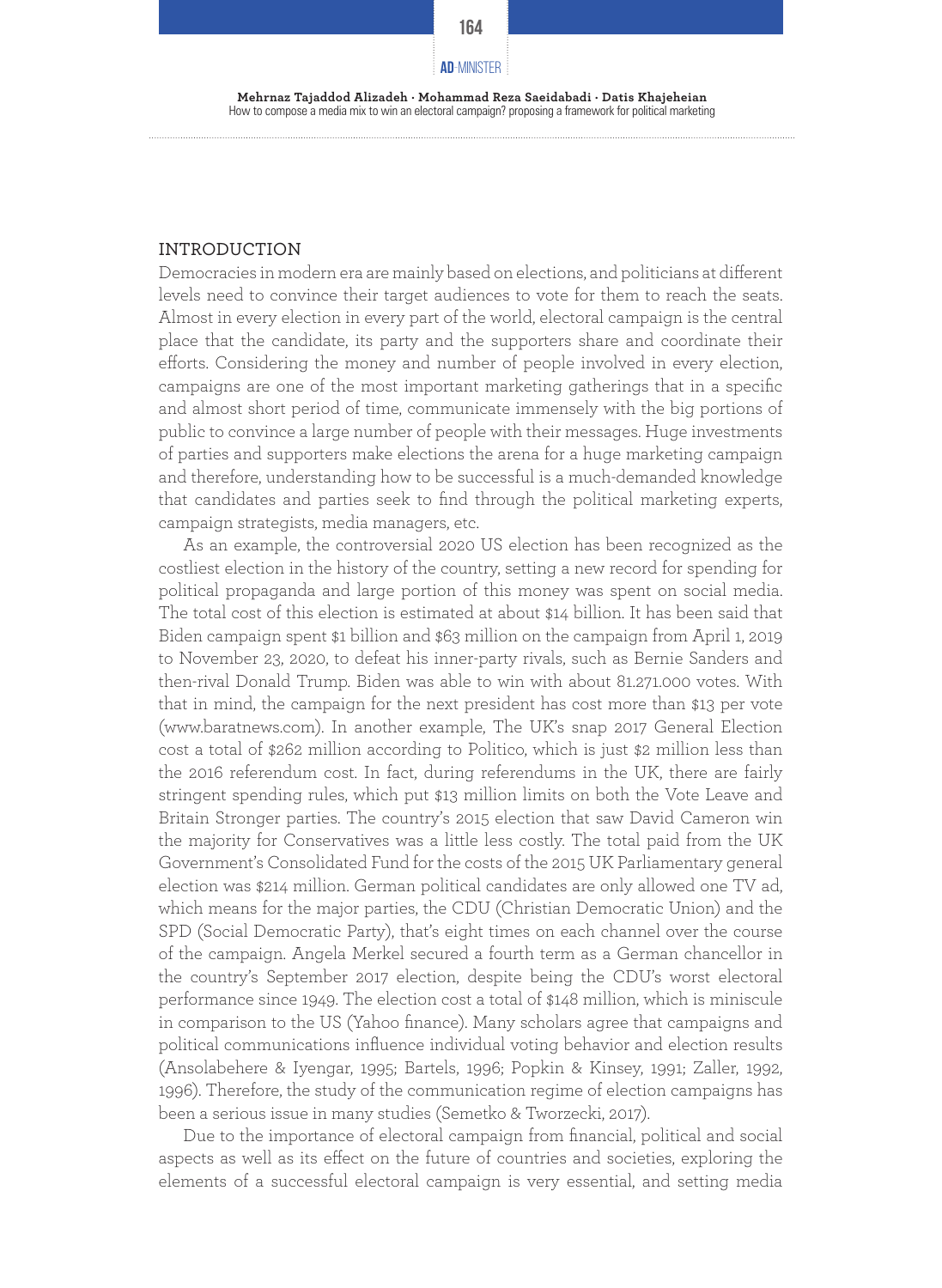AD-minister Nº. 39 july - december 2021 pp. 163 - 194 · ISSN 1692-0279 · eISSN 2256-4322

strategy to effectively convey the message to the audiences is the key point. This research addresses the media strategy in the electoral campaigns and to do this, Iranian presidential elections in the last twenty years as well as two last parliamentary elections were studied. In Iran, members of the parliament, as well as the president, are elected by direct popular vote. During the particular days, the candidates and their supporters are authorized to launch campaigns and spend huge amounts of money to attract the voters. Significant financial, human, physical, and energy costs have been spent on these campaigns over the years, both in terms of the economic prosperity they create for some jobs and the enthusiasm they create among the candidates' supporters (Best et al., 2008; Marcus & MacKuen, 1993).

At the same time, choosing the effective media mix under the communication regime of election campaigns is one of the serious challenges for the campaigners, so that, the diversity in the media coverage for elections around the world has become both a challenge and an opportunity (Elchahabi & Gallagher, 2015). Before the advent of social media, the mainstream of the electoral media was the formal media (Owen, 2018), but with the spread of mobile phones and the emergence of new media and communication methods (Delli Carpini & Williams, 2020), a wide variety of media was created that has shaped the individual media (Crosbie, 2018). Appropriate media has increased the way it conveys the message to the audience properly. Accordingly, election campaigns have to use a media mix in order to reach the diverse audience. This phenomenon is called multi-platform (Doyle, 2013) and it is so important that advertisers redesign their messages to fit the appropriate media mix for their audience.

The importance of choosing an effective media mix and using a multi-platform approach in these campaigns is so great and the success or defeat of the election depends on it. The campaigns of Barack Obama in 2008 and Donald Trump in 2016 were the examples of choosing the effective media mix that led to their success. Since previous studies have shown that a significant part of the election campaign in Iran is carried out regardless of the appropriate media mix and only with the previous experiences of the campaign agents, the efficiency of such efforts and the effectiveness of expenditures and resources are undermined as a result. Considering the above mentioned, this research seeks to identify a framework for appropriate media mix for electoral campaigns and to answer the question of 'How to effectively compose media mix to transfer the message of electoral campaigns?'

#### LITERATURE REVIEW

#### 1) Political marketing

The combination of two fields of marketing and politics for increasing the capacity of political groups and their success in electoral competitions is the purpose of the political marketing theory. Political marketing as a discipline has gradually found its framework (Ediraras et al., 2013; Friedrichsen et al., 2017) and is a tool that facilitates the efforts of political parties to establish long-term relationships with voters and stakeholders (Henneberg & O'shaughnessy, 2007). Political marketing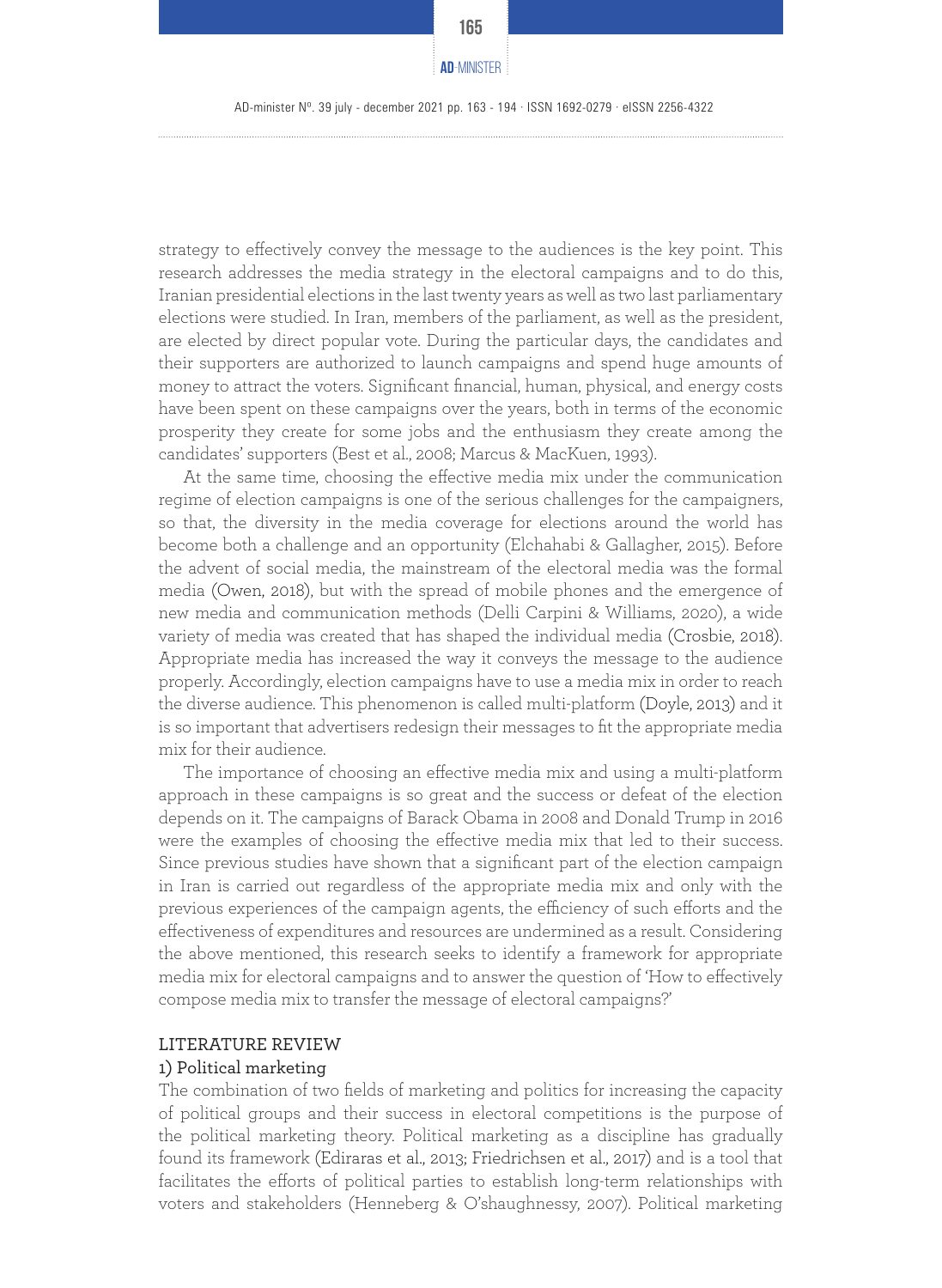**Mehrnaz Tajaddod Alizadeh · Mohammad Reza Saeidabadi · Datis Khajeheian** How to compose a media mix to win an electoral campaign? proposing a framework for political marketing

implies the use of concepts, principles and methods of marketing in political issues by individuals, groups, organizations and nations. Political marketing includes the analysis, planning, evaluation, and control of political activities by individuals, groups, political parties, government, and lobbyists (O'Shaughnessy, 2009). Zareie et al., (2016) compared political marketing to commercial marketing, arguing that in commercial marketing, sellers offer goods, services and information to the market and receive money, information and customer loyalty in return, but in electoral campaigns, candidates present their political commitments and preferences in exchange for the votes, efforts, and support of voters.

Neffenger in his political marketing process model, emphasizes that political marketing involves the attempt to integrate internally the four traditional marketing factors of product, promotion, price, and place that are effective in controlling voter behavior. In the same regard, Warren (2011) identifies political campaigns as commercial ones, arguing that politics, like any other industry, has a product, a marketing strategy, and a buying opportunity that includes a politician, a campaign, and a vote and needs management and planning to achieve the desired goals. Political campaign is designed for campaign days to reach out to the to the audience, in other words, it means saying the best words at the best possible time. Choosing the right slogan to address the concerns of the general electorate, choosing the right symbol, using social reference groups correctly, choosing the right advertising content that includes both negative in the face of competition and positive content, accurate and timely use of various advertising tools, such as from face to face speeches, debates, virtual networks, etc., accurate segmentation and prioritization of the market over the capabilities of insiders and competitors, the right choice of the main audience of the party, maximum use of loyal supporters for networking and developing the voting community and even in some cases negative struggle and creating a bipolar atmosphere to increase the number of fans are the points that will increase the effectiveness of advertising in the voting market (Hajipour et al., 2016).

One of the notable models in the field of the effect of advertising on the political behavior of voters was proposed by Wring (1997), who developed the political marketing process by election campaigns around the marketing mix. Product is the image of the party or the image of the party leader or ideology; Promotion includes media advertising and public relations activities and field and postal advertising; Place is the arena for field activities, rallies and election tours; And Price includes the different costs of energy, psychological, economic, and time that voters consider. This process includes supporters, fluid voters, and competitors. In another model, (Newman & Sheth, 1985) consider emotional feeling, the image of the candidate, current events, personal events, social image, and political events as elements that influence the voter's decision.

Cwalina et al. (2015) stressed the importance of scientific research in political marketing. Kotler & Keller (2012) presented a six-step process of political campaign marketing activities for creation of a candidate's marketing plan including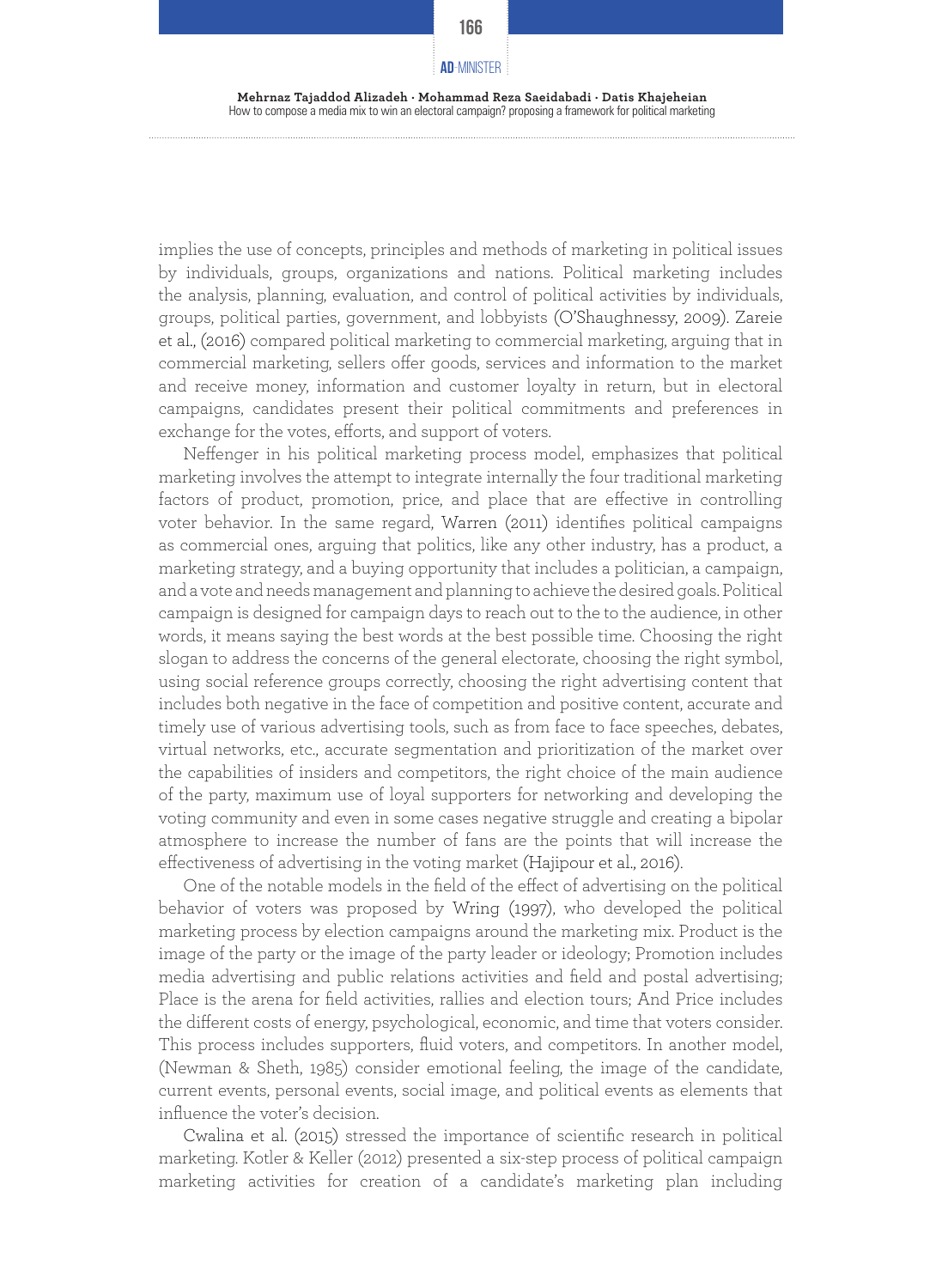AD-minister Nº. 39 july - december 2021 pp. 163 - 194 · ISSN 1692-0279 · eISSN 2256-4322

environmental research, external and internal evaluation analysis, strategic marketing, goal setting and strategy making, communication planning, organizing distribution, and paying attention to the key markets. Based on a model presented by Falkowski and Cwalina (2012) aimed at influencing voters' behavior, effective cognitive elements of individuals cause an emotional feeling and as a result, they decide to vote, and election campaigns are a mediating variable in the decision to vote. In this model, the advertisement must be carried out to boost the image of the candidate and in the form of a party. Lilekis (2006) lists four characteristics for successful political propaganda: 1) they are based on the resources available to the candidate; 2) they present the topics in the form of appropriate narratives; 3) they are audience-oriented; 4) they present a simple and understandable message.

Newman's model of political marketing is one of the most comprehensive models ever presented in this field which describes the concept of marketing in political behavior. This model offers several methods for marketing actions in the political field. In his mode, Newman identifies four political marketing mixes with political campaigns, including candidate, push marketing, pull marketing, and polling. In Newman's model, push marketing refers to the actions of low-level campaign members that are necessary to form a network of volunteers to perform a variety of activities. Pull marketing is the attempt to use mass media such as television, radio, newspapers, post, Internet, etc., which in this respect is similar to the promotion element in the business marketing mix. Polling means doing research and then analyzing the data to examine the serious ideas and determine how successful they are. Such a model is used by many candidates in Western countries.

#### 2) Media mix

Digital revolution created a wide variety of media to reach the audience. While mass media and print media were the only types of media before the advent of the digital technology, the emergence of web and social media gave rise to a new type of media never experienced before. Given the prevalence of mobile phones worldwide, social media became ubiquitous and available on always-on mobile devices in every moment of time (Hossain, 2019) This new revolution, second screen media, made users available for marketing purposes; therefore, it is not surprising that electoral campaigns use this type of media for their goals too. Appearance of new type of media did not extinct previous media, but co-existed and sometime accelerated them. For example (Khajeheian, 2011; Su & Zarea, 2020) coined the word 'media remediation' for the evolution of old media toward a new media by the use of new technology to survive. For example, radio remediated toward podcasts to use internet for reaching the listeners.

Faced with such variety of media, choosing the right type is a challenge for marketers as well as campaign managers. To organize different types of media for research and practical uses, Capizzo and Regina (2019) proposed a typology of media types known as PESO model, including Paid media, Earned media, Shared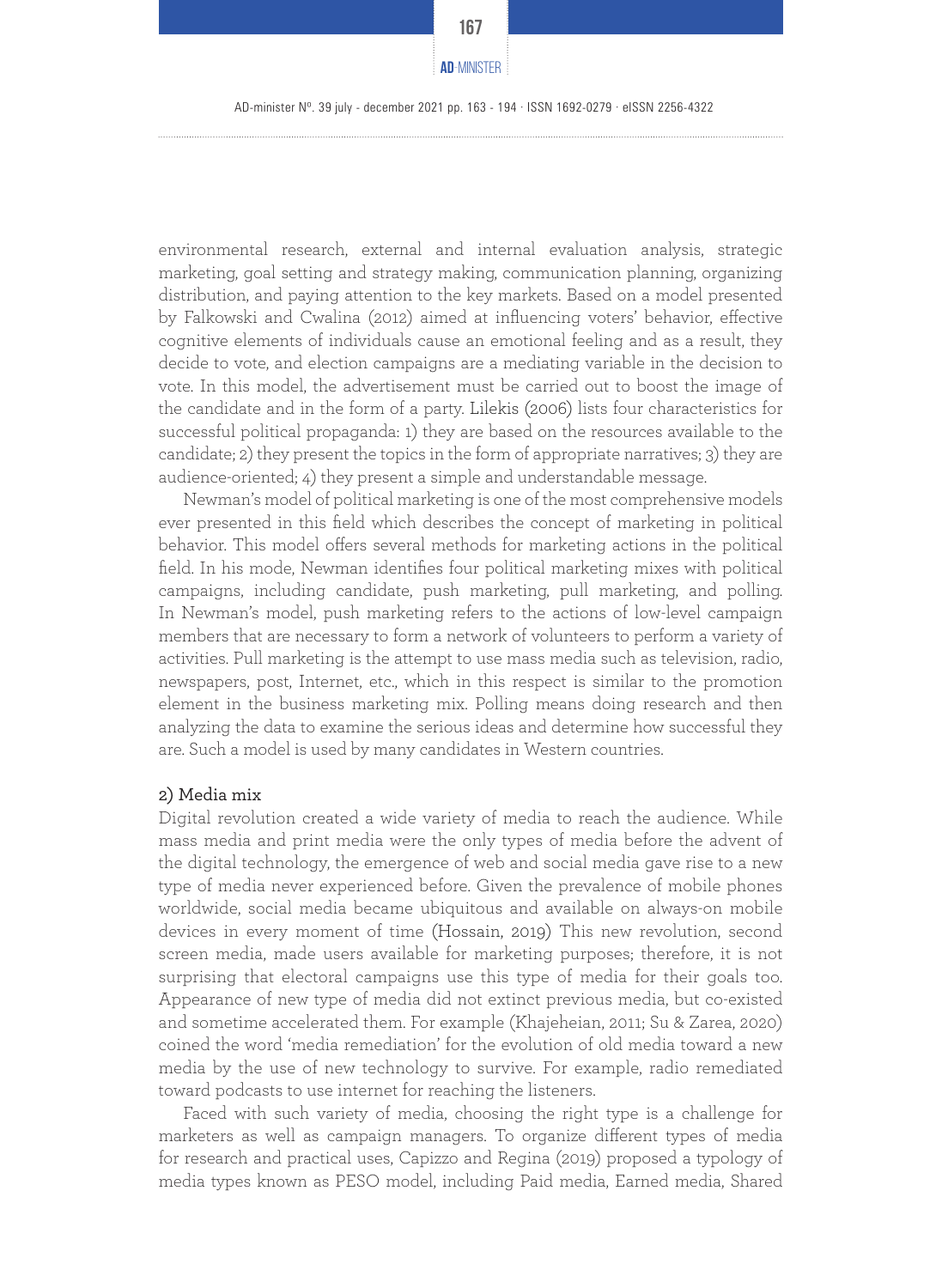

media, and Owned media. This model focuses on the strategic planning process for campaign development. Figure 1 depicts this model by representing media located in each category and the ones which are common in two or more categories.



Figure 1: PESO Model(Capizzo & Regina, 2019, p. 62)

Many research addressed the proper mix of media. For instance, Aminian et al (2013) studied the proper mix of different media to increase awareness of lung cancer patients and to promote the health. Khajeheian et al. (2012) presented a matrix of media management to manage the proper media mix.

Luttrell and Capizzo (2019) also presented a different definition of strategy and tactic in managing the media mix. According to their model, strategy is about complimentary channel selection and how to support objectives through complementary channels to convey messages to different audiences (p.58). On the other hand, tactics focus on the effective transmission of messages to "create a memorable campaign-wide and audience-specific message" (p.58) and should reflect audiences, timeline, budget, messaging and team expertise (p.59). A wide range of strategies and tactics are applicable by the use of PESO. It also shows the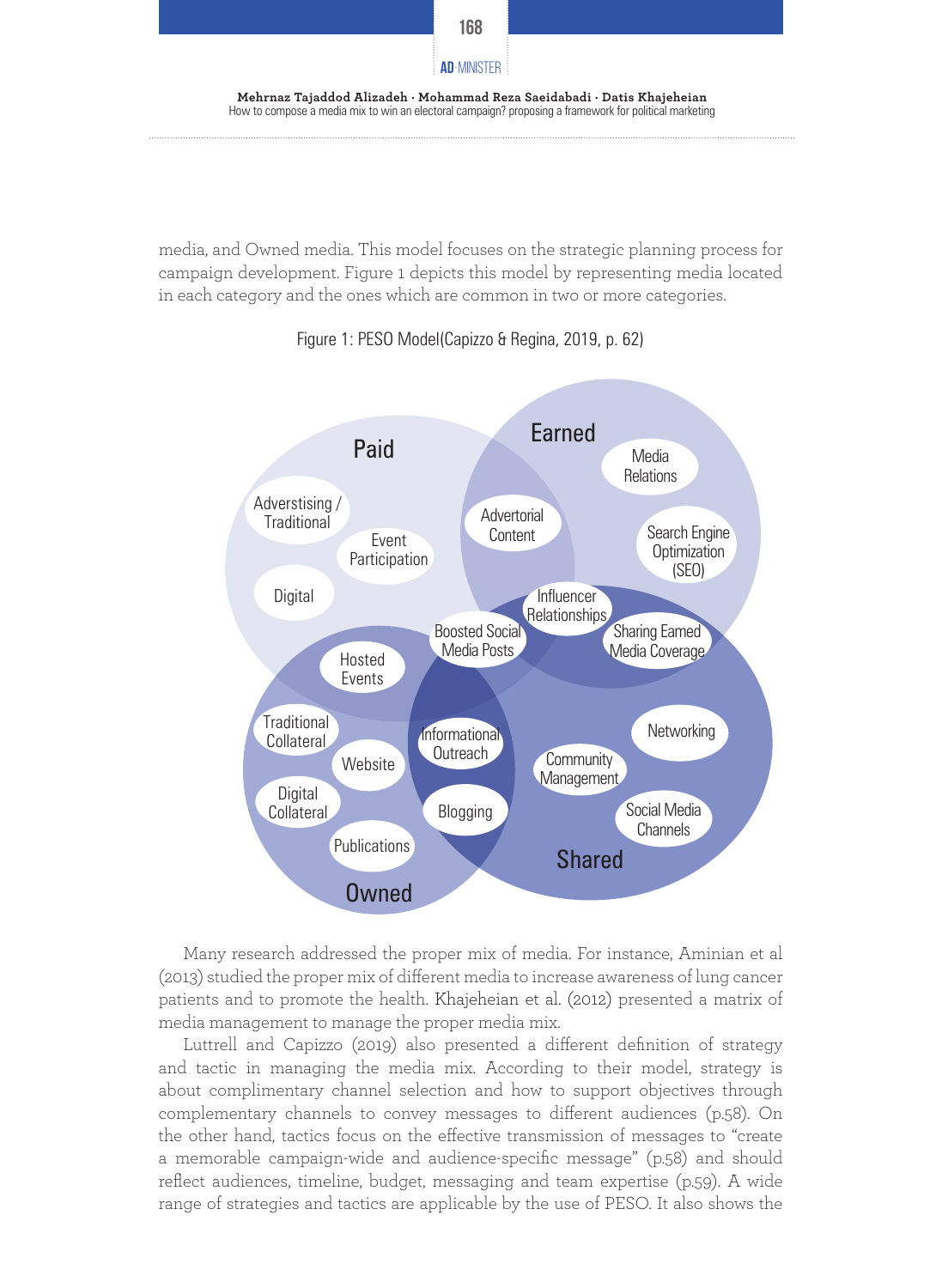

ways in which these approaches can be combined to support the achievement of organizational and communication goals and objectives. For this reason, the present study uses this model to combine a proper mix of media to convey the campaigns' messages to the target audiences.

#### METHODOLOGY

Luttrel and Capizzo (2019) proposed the ROSTIR model (Research/Diagnosis, Objectives, Strategies, Tactics, Implementation, and Reporting/Evaluation) for the public relations planning process. This model goes beyond the traditional models of public relations including R.A.C.E. (Research, Action, Communication, and Evaluation) and R.O.P.E. (Research, Objectives, Communication, Evaluation). It examines the two components of ROSTIR and PESO in order to examine in more depth the process of planning an integrated campaign to develop a strategy to achieve customer goals.

This research is an exploratory one that has sought to provide a framework of composing different media for electoral campaigns for presidential candidates to maximize the impact of the campaign's message on the target audience and voters. Term framework implies on identifying the boundaries, the constructing factors and the basics elements of a phenomenon (Khajeheian, 2019, p. 20). To this end, a qualitative approach was followed.

This study used content analysis as the method. The interviews were transcribed and then by the coding system, they were analyzed as open coding, axial coding and selective coding. MaxQDA2010 software was used for the analysis. In the first step, via open coding the key phrases of the interviews were extracted and then labeled by codes. In the next stage axial coding categorized the open coding labels into meaningful groups. Finally, selective coding created the map of meaning and built a ground to interpret the findings.

To collect the data, bibliometric analysis, interviews and content analysis were used as methods for conducting this research. In the first stage, previous materials related to the subject of electoral campaigns were collected and reviewed. These documents included official statements of parties and candidates made in the previous electoral campaigns, governmental instructions and policies for advertising in the periods of elections, etc. as well as the contents of advertisements, including social media campaigns and other available materials. In the next stage, in-depth interviews were conducted with a sample of practitioners who ran the previous campaigns to understand how the campaigns' strategies were set and conducted and what special concerns had already been experienced.

Semi-structured interviews were used as the main tool for data collection. In spite of Covid-19 outbreak, many of the interviewees requested for in-person meeting, amid concerns over possible leak of their political views in digital communications; for this reason, all interviews were conducted during in-person meetings. Each interview started with an open question on the process of setting campaign's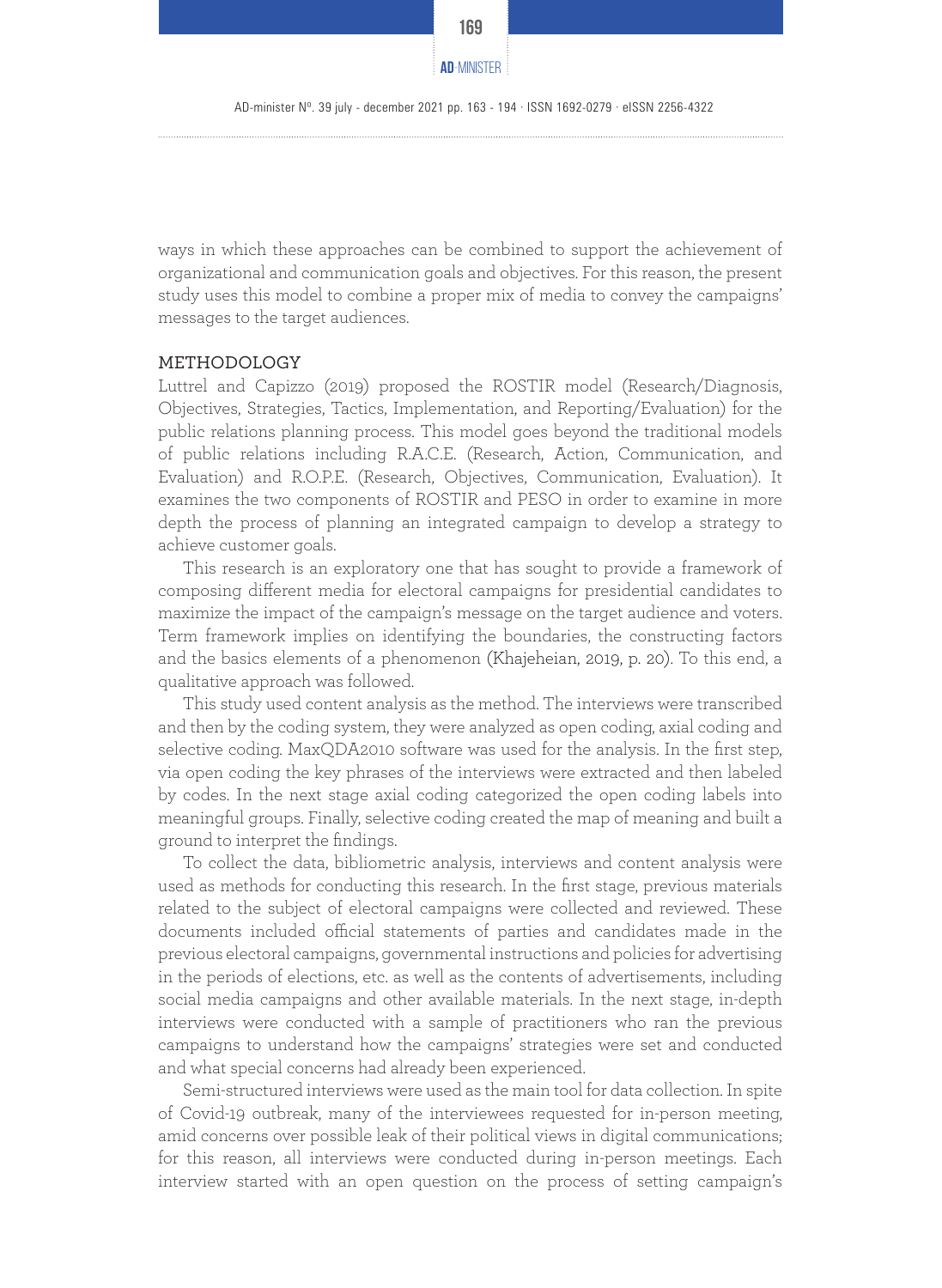**Mehrnaz Tajaddod Alizadeh · Mohammad Reza Saeidabadi · Datis Khajeheian** How to compose a media mix to win an electoral campaign? proposing a framework for political marketing

strategy based on the experience of interviewee and how audience, message and media were chosen. Open questions allowed the respondents to freely explain their experience and describe the subjects that may not be covered in pre-set questions. After answering the open questions, the interviewer asked the questions that were left unanswered. The data collection included Iranian presidential elections from 1997 to 2021 when this study was underway. It covered all activities within the electoral campaigns. The interviews took between 40 minutes to three hours and were conducted in person, in spite of Covid-19 outbreak to prevent or decrease the level of conservatism in responses amid respondents concerns over possible date leak in digital communication.

Population of this research comprised practitioners, strategists, campaign leaders, head of electoral campaign' headquarters and all those who participated in setting electoral campaign strategy in presidential campaigns in 1997, 2001, 2005, 2009, 2013, 2017 as well as parliamentary elections of 2015 and 2019. Due to the impossibility of collecting data from such a large population, sampling was inevitable. A purposive and available sampling method was used to select the sample that best conveyed the rich information and specialization. Table 1 presents the sample of this research with their code and the background. The sampling continued until it met saturation. At this point, new interviews provided no more new code. After the 12th interview the saturation was met and no new code was generated from the last 2 interviews.

| Code            | Background                                                                                                                                                      | Political<br>orientation |
|-----------------|-----------------------------------------------------------------------------------------------------------------------------------------------------------------|--------------------------|
| $\vert$ 1       | Senior advisor and campaign theorist of one of the presidential<br>candidates in different elections (since 1984, personal branding and<br>political campaign)  | Autocratic               |
| 12              | The head of the people's campaigns in the different election periods,<br>and the head of the youth headquarters and campaign organizations.                     | Autocratic               |
| $\overline{13}$ | One of the organizers of the election campaign of the reformist<br>representatives and the deputy head of the youth headquarters                                | Reformist                |
| 4               | Consultant and organizer of reformist candidates' election campaigns in<br>different periods and planner of candidates' campaigns                               | Reformist                |
| 15              | Adviser and campaign planner of reformist candidates in different<br>periods                                                                                    | Reformist                |
| 16              | Chief of Staff of one of the presidential candidates, in charge of the<br>advertising and communication committee of election campaigns in<br>different periods | Moderate<br>autocratic   |
| 17              | Member of various election campaigns in different election periods                                                                                              | Moderate<br>autocratic   |
| 8               | Member of the Reformists' Campaign Planning Council during the<br>Election Period, and Chief of Staff of the Youth and Students of Tehran                       | Reformist                |

#### Table-1 Research Sample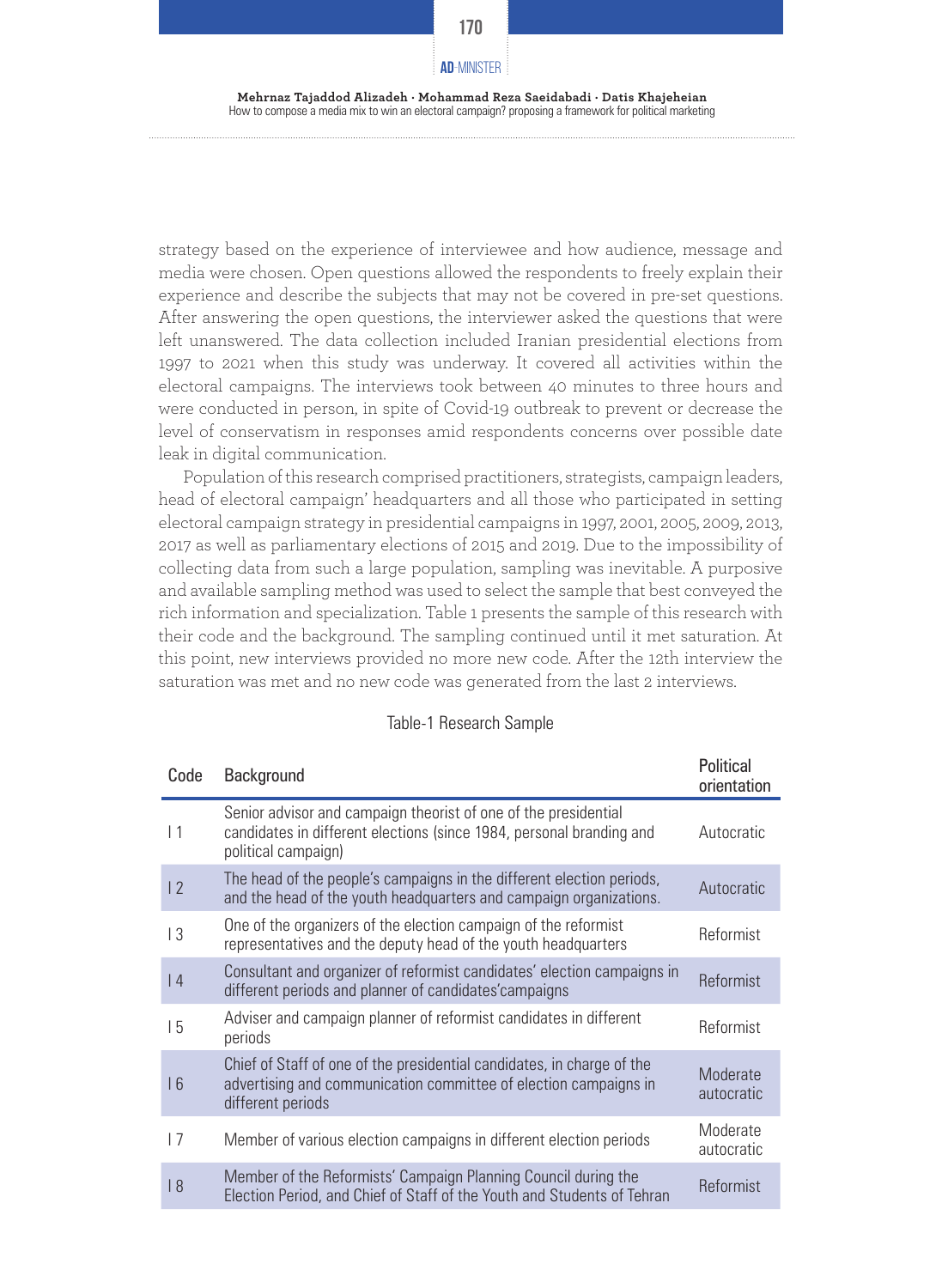

AD-minister Nº. 39 july - december 2021 pp. 163 - 194 · ISSN 1692-0279 · eISSN 2256-4322

| Code       | Background                                                                                                                                                                                                                                                                                                                                                   | Political<br>orientation |
|------------|--------------------------------------------------------------------------------------------------------------------------------------------------------------------------------------------------------------------------------------------------------------------------------------------------------------------------------------------------------------|--------------------------|
| 9          | Planner and executive of reformist election campaigns in different<br>election periods                                                                                                                                                                                                                                                                       | Moderate<br>autocratic   |
| 110        | Reformist campaign planner                                                                                                                                                                                                                                                                                                                                   | Moderate<br>autocratic   |
| $\vert$ 11 | Activist of reformist candidates' campaigns in different periods,<br>member of the Central Headquarters of the Presidential Election in 2013<br>and head of the youth of the Presidential Headquarters, secretary and<br>executive deputy of a member of parliament in 2015, member of the<br>content production committee in the 2017 presidential campaign | Reformist                |
| 112        | One of the first circle of reformist headquarters and one of the<br>advisory councils of the 2013 election                                                                                                                                                                                                                                                   | Reformist                |
|            |                                                                                                                                                                                                                                                                                                                                                              |                          |

Data analysis method: Thematic analysis was used for analyzing the collected data. Every interview was first transcribed and then analyzed by coding the content of interview immediately after the interview was conducted. In this approach, the output of each interview was used as the input of the next interview to create more in-depth and enriched questions. Table 2 and 3 lists samples of open and axial codes.

#### Table-2 Sample of Open codes

| <b>Basic</b><br><b>Themes</b>  | Propositions                                                                                                                                                                                                                               |
|--------------------------------|--------------------------------------------------------------------------------------------------------------------------------------------------------------------------------------------------------------------------------------------|
|                                | Instagram was also somewhat active, I remember that one of Mr. Rouhani's<br>campaigns, I think, it was in Shiroudi Stadium, and was streamed on Instagram<br>live, and in fact, they had a page for themselves that was being broadcast.   |
| Instagram                      | Cyberspace was so strong, Telegram was so powerful, and Instagram was so<br>powerful that people could find lists from there.                                                                                                              |
|                                | Social networks like Instagram played a very important role because, about<br>80% of the internet data in Iran were said to had been used for watching<br>videos, it means that, 80% of people know that this video is being seen in Iran. |
| Professors<br>and<br>Academics | My audience is a specific audience, which can consist of elites, academics,<br>celebrities and actors.                                                                                                                                     |
|                                | Now, it is true that there were different strata, including the industry, doctors,<br>university professors, and sometimes members of the parliament.                                                                                      |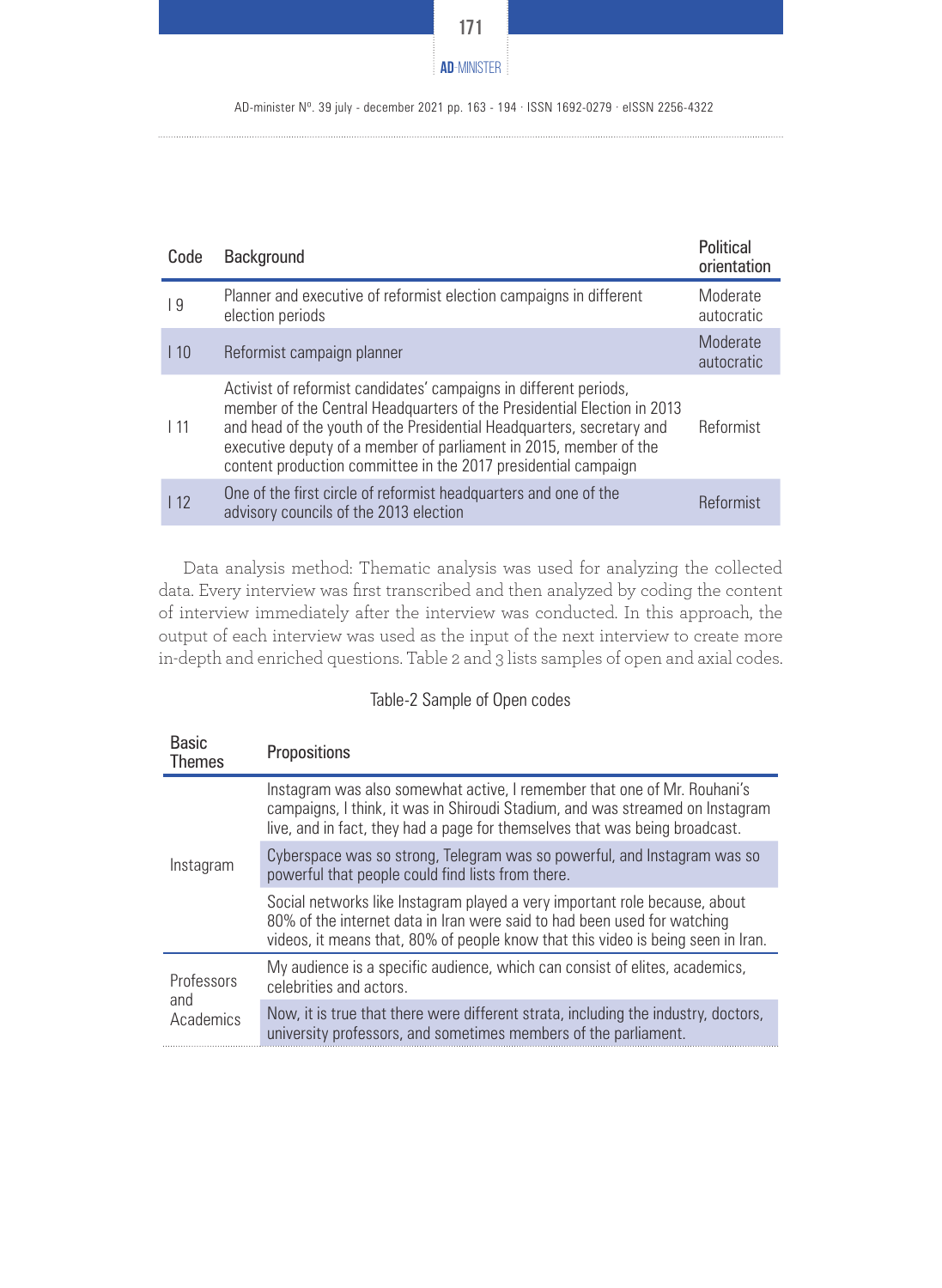

#### **Mehrnaz Tajaddod Alizadeh · Mohammad Reza Saeidabadi · Datis Khajeheian** How to compose a media mix to win an electoral campaign? proposing a framework for political marketing

| <b>Main themes</b>             | Organizing themes                |
|--------------------------------|----------------------------------|
|                                | Facebook                         |
|                                | Telegram                         |
|                                | Instagram                        |
| Social Media                   | Twitter                          |
|                                | WhatsApp                         |
|                                | Internal messengers              |
|                                | Viber                            |
|                                | Elites and intellectuals         |
|                                | Professors and academics         |
| Scholars and special audiences | <b>Actors and Celebrities</b>    |
|                                | Ex-representatives of Parliament |

# Table-3 Sample of axial codes

#### FINDINGS

Analysis of 12 deep interviews extracted 7 main themes, 24 organizing themes and 68 basic themes. Seven main themes included: 1) Campaign's Structure, 2) Advertising Performance Evaluation, 3) Advertising Tools, 4) Advertising Strategies, 5) Audience Analysis, 6) Message Design Method, and 7) Message Design Features.



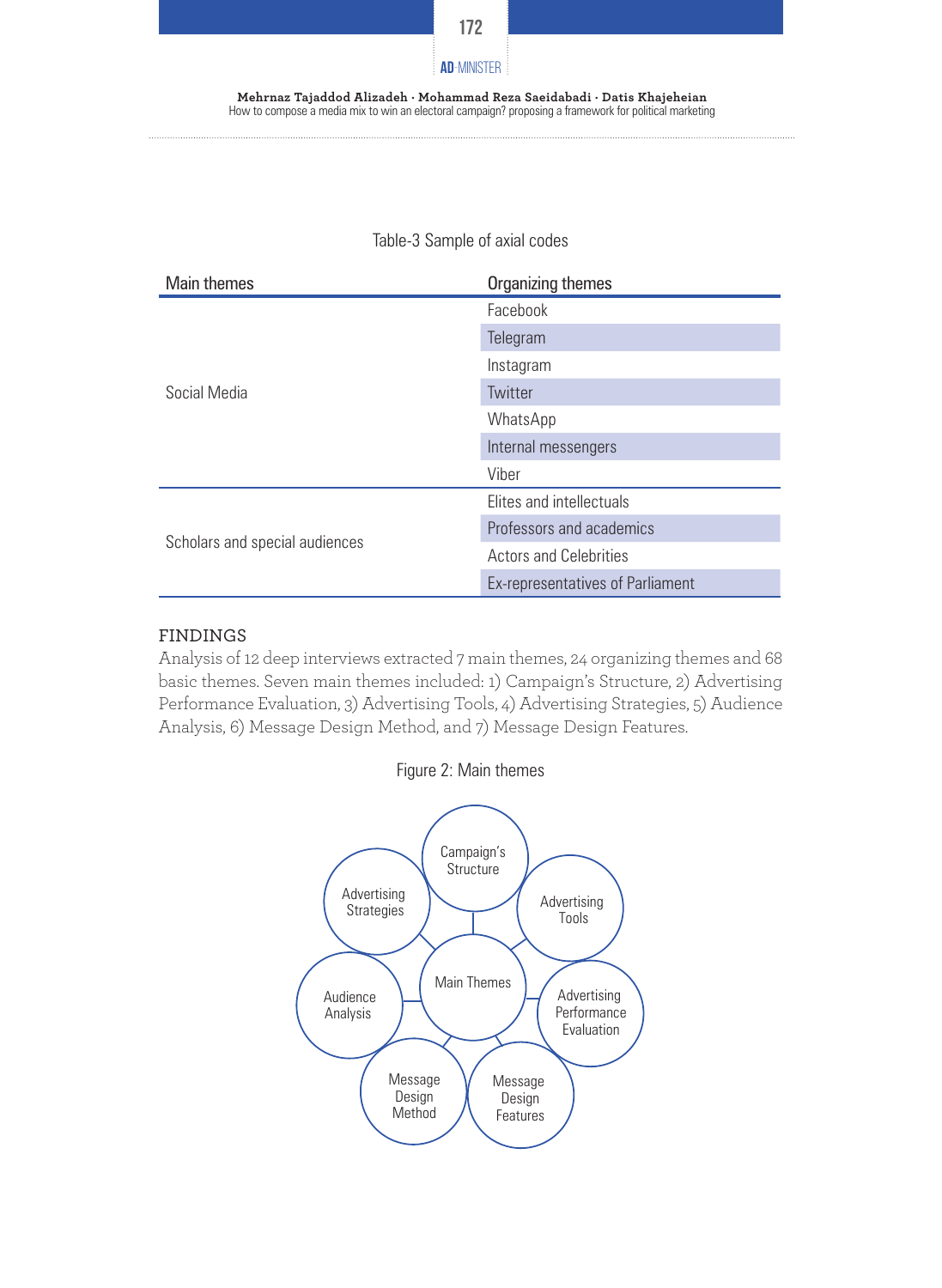

#### 4.3.1. Campaign's Structure

Generally, the election campaign structure consists of four categories: staff agents, decision making methods, staff hierarchy, and committees' structure. These factors along with their relevant codes and elements were inserted in the below table.

| <b>Political Marketing</b><br>& Advertising Experts | Campaign Agents               |                      |
|-----------------------------------------------------|-------------------------------|----------------------|
| Amateurs and non-professionals                      |                               |                      |
| Consultative                                        |                               |                      |
| Individual                                          | <b>Decision Making Method</b> |                      |
| Policy Council                                      |                               |                      |
| Committees                                          | Campaign Hierarchy            | Campaign's Structure |
| <b>Provinces and Cities</b>                         |                               |                      |
| Cyber Space                                         |                               |                      |
| Acknowledgment                                      |                               |                      |
| <b>Content Production</b>                           | Committees' Structure         |                      |
| <b>Field Advertising</b>                            |                               |                      |
| Regions                                             |                               |                      |

#### Table-4 Campaign's Structure

# 4.3.1.1. Campaign Agents

The interviewees highlighted the role of the campaigns' agents, which included propaganda and political marketing experts and also, amateurs and non-professionals.

- I 9: Certainly, the person who wants to work in the campaign, for example, for a prominent presidential candidate, definitely has the experience of election work and electoral campaign discussions. Either he/she knows the tools, or he/ she has different relationships that help him/her in the way. So we cannot say that person surely must have studied advertising, political marketing, etc., but he/she certainly needs a realization from certain tools and relationships.
- $\cdot$  I 9: When a team launches an advertising campaign, within that team, different groups of people are involved; from educated people to experienced ones and also people who have the tools and relationships.
- I 1: The specific knowledge of this kind of campaign in the world is political marketing, campaign management, and political brand discussion that these fields are not taught in Iran. So there is no specialist in these subjects here. Therefore, people who work on this matter are those who have learned it empirically.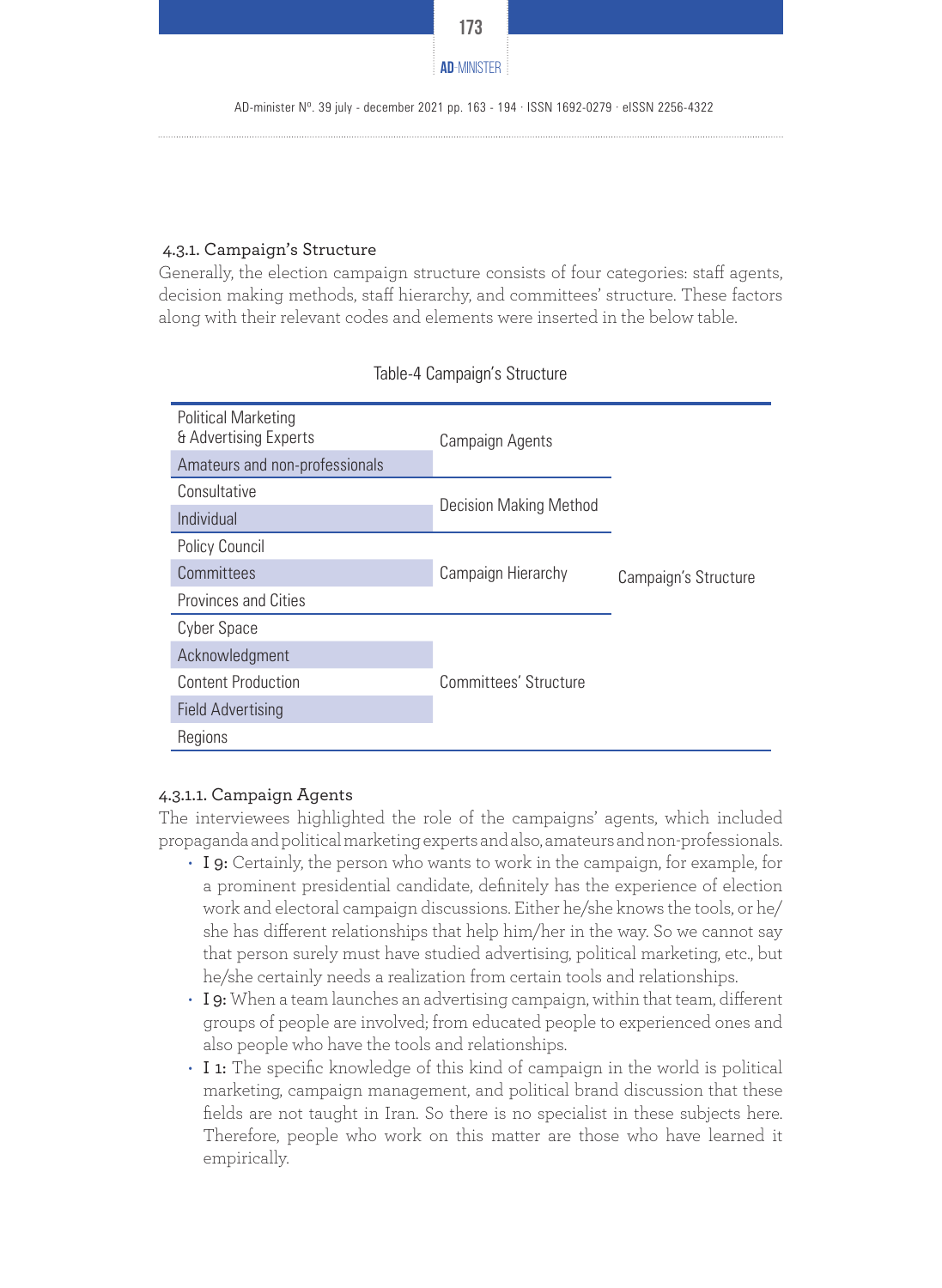

# 4.3.1.2. Decision Making Method

Another theme that is considered in the current research as a significant factor in the structure of the election campaign is the decision making method. Decisions in the campaigns are made both collectively and individually.

- I 11: I remember in year 2015, 5-6 people gathered and talked about the style of advertising we wanted to use. Finally, we decided to use banners. Because we said that the people of Tehran do not know Mr. Jalali.
- I 11: Generally, in different campaigns, decision making and taking the choice is by the council or the individual.

# 4.3.1.3. Campaign Hierarchy

Importance of the staff hierarchy is another topic that the interviewees discussed. As mentioned earlier, decisions and policies are made in the campaigns' policy council and announced by the chief of the campaign.

• I 11: The structure of the advertising team is mainly outlined in the headquarter bureau of the election campaign. An advertising deputy is a person who is determined by the candidate or the policy-making council, for managing and directing related affairs.

# 4.3.1.4. Committees' Structure

The structure of the committees is another theme that the interviewees paid attention to. In order to determine and divide the activities and affairs, the election campaigns defined different committees to carry out the tasks more efficiently.

- I 11: There are a number of committees and working groups, such as content production, websites, cyberspace, field advertising, groups, and so on.
- I 11: In the advertising department, different positions like the head of contentproduction, head of publication, head of media, and head of field advertising could exist.

# 4.3.2. Advertising Performance Evaluation

Evaluating the performance of propaganda in campaigns indicates their effectiveness and efficiency that led to the victory in the election. In addition, it can help examine and identify the strengths and weaknesses, as well as opportunities and threats, and the feasibility of capacities, activities and actions. Evaluating and measuring advertising performance can provide a roadmap to the campaigns, as well as policymakers and agents, to diagnose the failures so that they can make better decisions in similar situations in the future.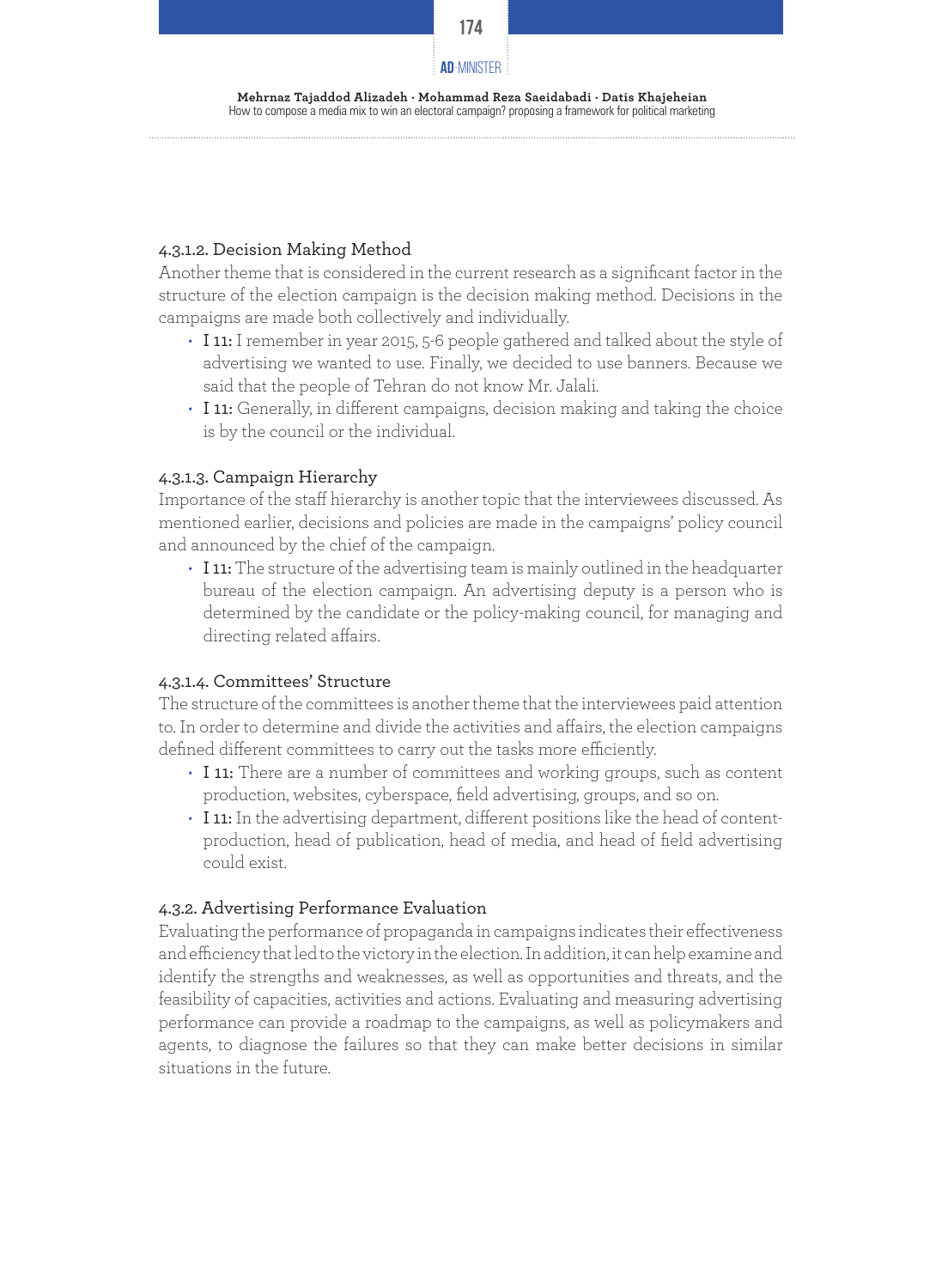

#### Table-5 Advertising Performance Evaluation

| <b>Review Sessions</b>                                                   | Internal Advertising<br>Performance Evaluation        |                                                     |
|--------------------------------------------------------------------------|-------------------------------------------------------|-----------------------------------------------------|
| Simultaneous Evaluation                                                  |                                                       | <b>Advertising Performance</b><br><b>Evaluation</b> |
| <b>Result-based Evaluation</b>                                           |                                                       |                                                     |
| Receiving Feedback from Security<br><b>Entities &amp; Polling Agency</b> | <b>External Advertising</b><br>Performance Evaluation |                                                     |

#### 4.3.2.1. Internal Advertising Performance Evaluation

One of the themes of evaluation of campaign performance is the internal theme that deals with the evaluation made within the election campaign of each candidate.

- I 11: We have monitored our campaign activities & evaluated ourselves in the previous year of elections according to our field observations and face-to-face meetings. For example, we saw two banners in a place that were not before, so we evaluated our activities well and effectively. Moreover, we monitored our cyberspace activities on social media according to their likes, comments, and viewers.
- I 9: In the year 2017, Mr. Rouhani's central campaign had a monitoring committee which evaluated all plans & programs carried out across the country. But in fact, now we do not have any output. Because after the election everything was forgotten and never maintained and used these findings for future campaigns.
- I 4: In the year 2005, Mr. Moein personally decided to hold a series of meetings for analyzing the campaign's activities and the result of the election. However, it was not systematic. In all these years, I do not remember anything was written or collected.
- I 6: Usually, the result of the election is the most important issue. If we won, everyone would be happy, and if we lost, everyone would be upset. No one evaluates the factors that caused these results scientifically at all.
- I 3: This rarely happens. Usually, the day after the election all the campaign agents go home and no specific assessment takes place.
- I 8: If we were the winner of the election, we did not need any evaluation, and if we lost, there was not any tendency to it.

#### 4.3.2.2. External Advertising Performance Evaluation

According to the statements of experts of this research, a part of the evaluation of the propaganda performance or generally, the evaluation of the performance of the candidate's campaign is done through other organizations and polling centers or think tanks in general, the process of participation in elections and examine the activities of the campaigns depends on the candidates. Finally, feedback is communicated to the candidate's headquarters or to the public.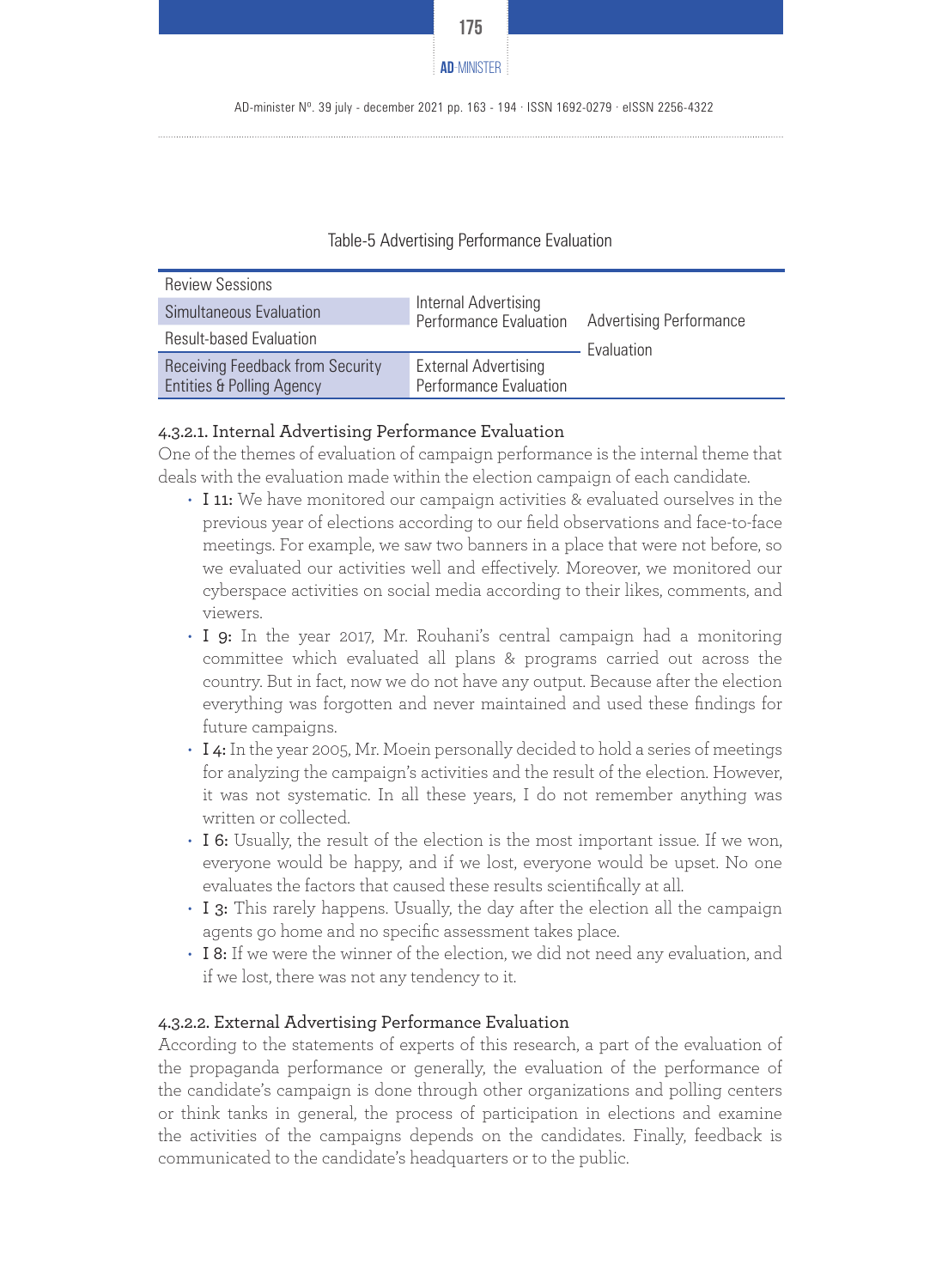

- I 3: Based on traffic, GPS, and traffic cameras, they estimated the population was 31,000 people at that event.
- I 8: Following the elections, some governmental organizations and the polling agencies like, the Iranian Students Polling Agency (ISPA), are reviewing the election results.

# 4.3.3. Advertising Tools

Numerous tools are used in campaigns to pave the way for a candidate to win in election campaign. Advertising tools which used in campaigns are divided into 4 categories; Audiovisual, field, network-oriented, and print.

| Radio                             |                                      |                          |
|-----------------------------------|--------------------------------------|--------------------------|
| Official & National & Internet TV | <b>Audiovisual Advertising Tools</b> |                          |
| News Agencies & Websites          |                                      |                          |
| Posters                           |                                      |                          |
| <b>Tracts</b>                     | <b>Field Advertising Tools</b>       |                          |
| <b>Banners</b>                    |                                      |                          |
| <b>Electoral Applications</b>     |                                      | <b>Advertising Tools</b> |
| <b>SMS</b>                        |                                      |                          |
| Emails                            | Network-based Advertising Tools      |                          |
| Social Networks                   |                                      |                          |
| <b>Bulletins</b>                  |                                      |                          |
| <b>Serials</b>                    | <b>Print Advertising Tools</b>       |                          |
| <b>Newspapers</b>                 |                                      |                          |

# Table-6 Advertising Tools

# 4.3.3.1. Audiovisual Advertising Tools

Based on the experts' perspective who participated in this study, media such as radio and television (nationally, online and even abroad), news agencies, news websites, and blogs are among the audio-visual tools.

- I 5: In the year 2009, for the first time we used internet television.
- I 4: For the first time, in the year 2005, candidate election films and interviews with them were used.

# 4.3.3.2. Field Advertising Tools

Campaigns use tracts, posters, banners, catalogs, and other similar items in field campaigns.

• I 11: At that time, our advertising tools and media were like posters and field advertising.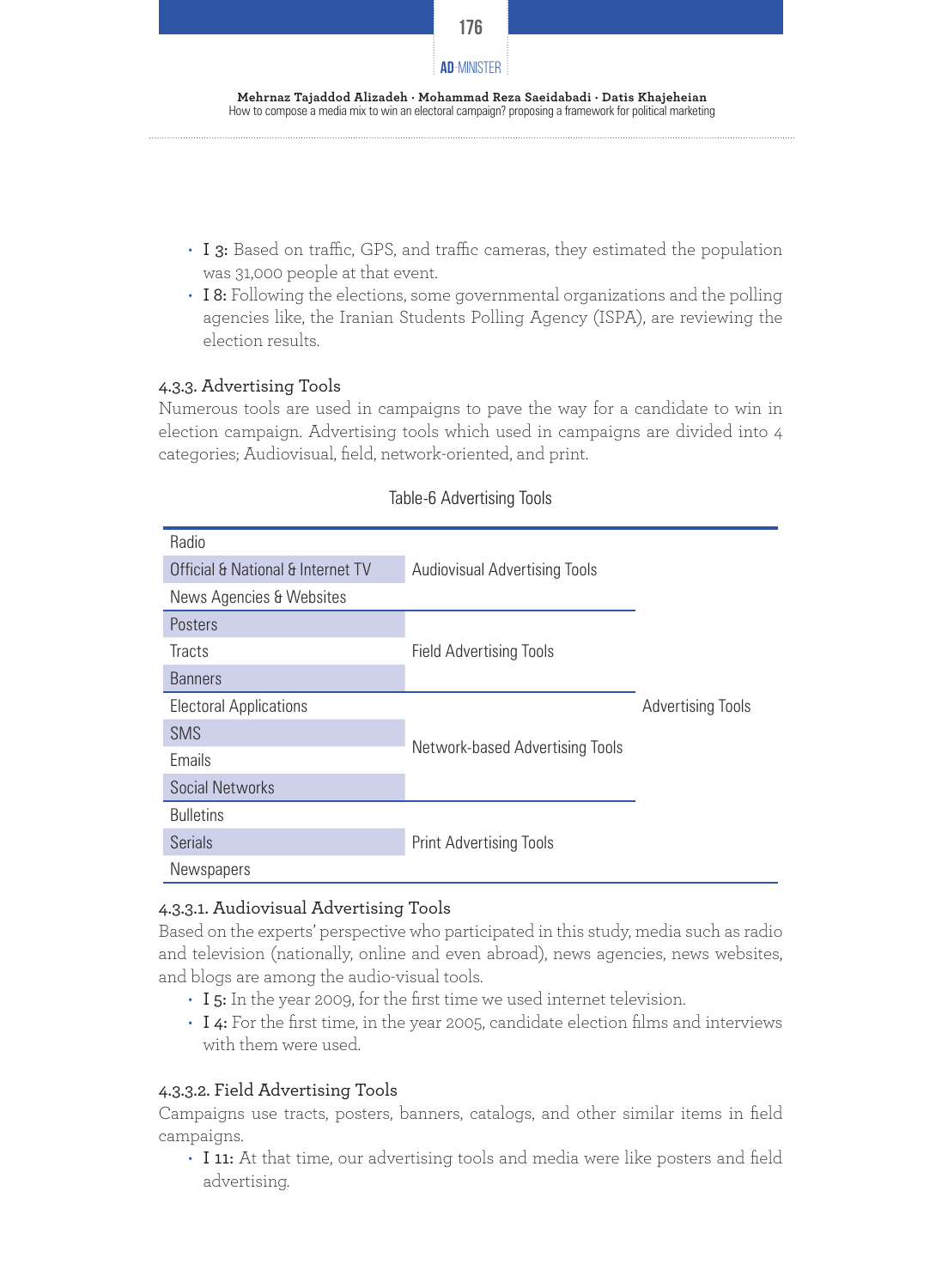

- I 11: In the last days of authorized advertising, we published a brochure to present the titles of our candidate's speech.
- I 11: field advertising usually be attractive for most of the people
- I 12: The field advertising was entirely done in the headquarter bureau of the campaign. This action was completely purposeful and planned. For example, squares of cities were divided into different parts and different bureaus would be present at the squares.

# 4.3.3.3. Network-based Advertising Tools

With the development of the Internet infrastructure and the adoption of cyberspace by society in the country, changes and its impact in different periods and types of elections are witnessed. These include social media, election apps, texting, email etc.

- I 12: Cyberspace acted so powerfully, Telegram and Instagram were so powerful that people could find lists of candidates from there.
- I 3: Nowadays Twitter has become one of the most important and influential media on social networks, where many of the country's decisions are shaped by the pressures that Twitter accounts now bring.
- I 11: The use of telegram networks was important. They had a team called the Cyberspace Campaign, one of its members was responsible for discussing & negotiating with admins of telegram super-groups & channels with more than one million viewers, such as "Khabar fori", "Eghtesd online" and etc.

# 4.3.3.4. Print Advertising Tools

The print media has always been influential in elections, opening up different sections of a closed society to their different political views.

- I 12: Until 2005, presence and use of newspaper & magazine were seen.
- I 12: So far, newspapers have kept working, but their presence is gradually weakening. For example, a chain newspaper at the time could sell more than one million copies a day.
- I 7: In the past, most of the advertising in election campaign activities was presented in newspapers, and their specials. Campaigns used the newspapers that had comprehensiveness in the country.

# 4.3.4. Advertising Strategies

Advertising strategies include the methods and strategies used in the campaign to introduce the candidate and gain maximum votes for him. Based on the received themes from the interviewees of this study, the strategies are divided into two categories: traditional and modern.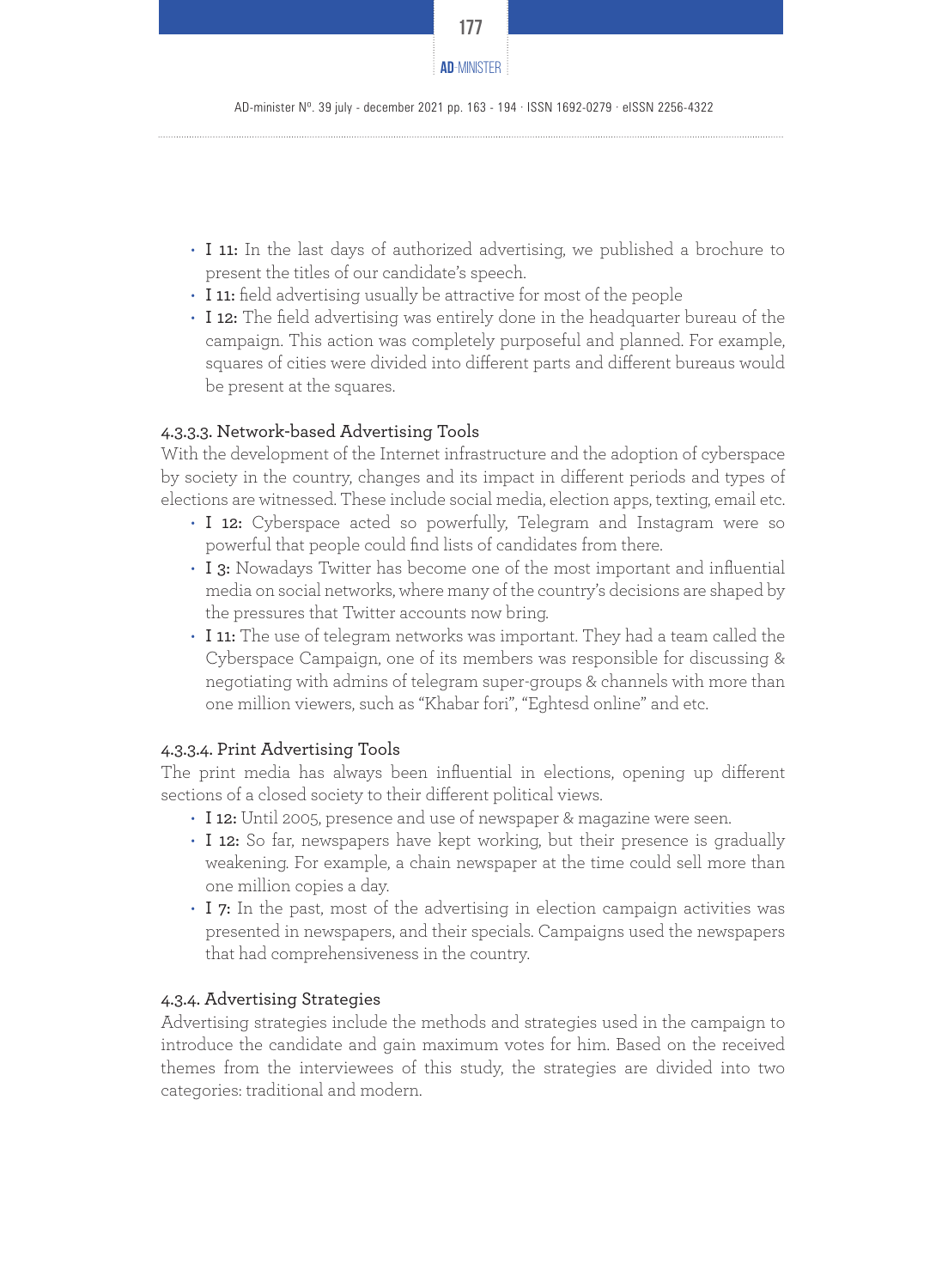



# 4.3.4.1. Traditional media

Common methods and strategies that have only been used in the previous years and periods of elections and are still underway, include speeches, conferences, provincial trips, debates, and campaign videos and clips. A remarkable point is the increase in debates and promotional videos and clips after a period of elections.

- I 11: It is partly related to authorized and introduced media such as the state TV IRIB. A specific amount of air time was allotted to the candidates to introduce themselves through various programs such as debates, promotional clips, and questions and answers.
- I 10: If we look at the election debates on IRIB, the former candidates during the presidential elections passed through non-serious challenges on each other. None of the candidates directly criticized or insulted each other, but after all, in the 2017 presidential election, the candidates were almost challenging each other.
- I 8: Mr. Khatami changed the game during his provincial trips in 1997. Basically, every campaign activity until that moment had an equal effect with Mr. Khatami's provincial trips.
- I 8: For instance, numerous conferences, publicity rallies. Those traditional provincial trips turned into various propaganda rallies throughout the city.
- I 11: We went to Yazd for 2013 election trips with Mr. Rouhani. We told Mr. Rouhani that when you go to the Hazira Mosque in Yazd city, you should mention Mr. Khatami's father, the martyr Sheikh Sadoughi, and Mr. Khatami himself. This was a little difficult for him, because the atmosphere was not so open in 2013; but we needed their votes, he named them and the crowd at the mosque encouraged Mr. Rouhani several times, and this was one of the positive feedbacks.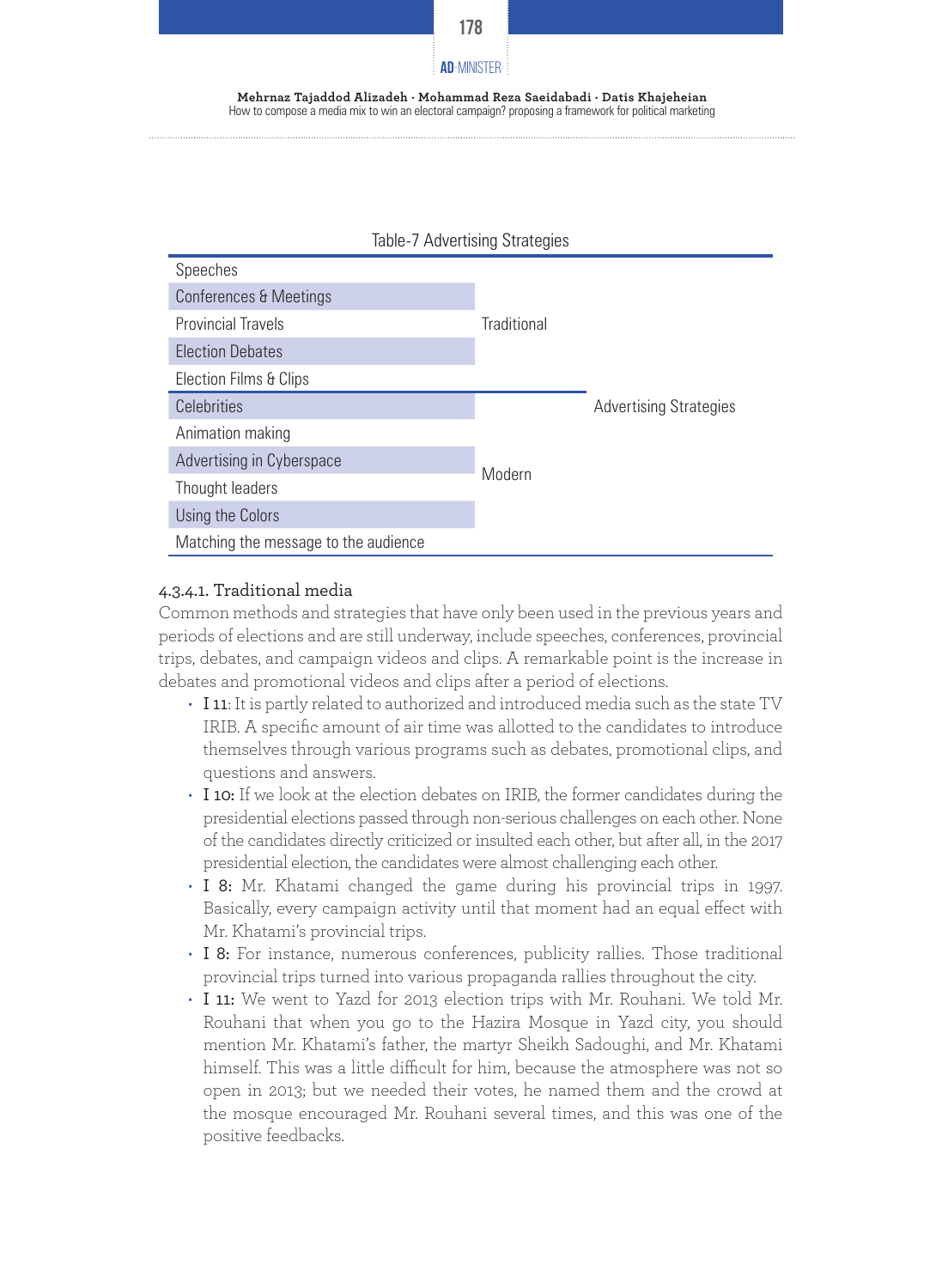

• I 10: There was an office for conferences and speeches in all the headquarters, a list of 50-60 speakers existed in that office. When provinces and cities wanted to hold conferences and such events, we were using that list.

#### 4.3.4.2. Modern media

Over time, with the use and modeling of new methods of propaganda and political marketing, election campaigns developed new strategies. Under such circumstances, the importance and effectiveness of colors and elements, taking advantage of the presence and role of thought leaders, celebrities and influential figures, animations and noisy advertisements in cyberspace are increasing on a daily basis prompting election campaigners to pay attention and adapt the message to the audience. Therefore, through accurate audience analysis, the appropriate message is prepared, set and sent.

- I 11: In advertising committee, social media is used to display comic animations like as "Dirin Dirin", to frame a number of rival candidates and mock their words…
- I 11: There were lots of parliament members like Mr. K. Jalali, Mr. B. Nemati, Mr. Pars, and Ms. F. Salahshouri who became Mr. Rouhani's ambassadors in their own cities and as Mr. Rouhani`s campaign selected for doing propaganda.
- I 11: As an impressive example is the late Mr. D. Rashidi as a celebrity with a smile, at the crossroad with a box of sweeties, and a poster of Mr. Khatami. It was extremely effective for all classes and audiences' society.
- I 11: The influence of certain religious figures such as Mr. Nategh Nouri, Mr. Khatami, Mr. Seyyed H. Khomeini, and Mr. Hashemi Rafsanjani was used whose every message could activate a voting base and may increase empathy to winning the competition.
- I 5: Finally, Mr. Khatami's second phase statement was a kind of confirmation for the "second phase" idea. So this issue was presented in a way in the speeches, and repetition of that greatly helped the campaign.
- I 5: Whenever people were asking, who will they vote for? They told someone that Khatami suggested! They did not know that who is the candidate and which party he belonged to, but because of the good image of Khatami's management, this choice was a memory of that times for them.

#### 4-3-5- Audience Analysis

Paying attention to the audience and audience analysis leads to sending the right message, in the right period of time for the right audience and encourages a large number of audiences. Therefore, taking the needs, values, goals, background and limitations of the audiences into account can help the campaign to target the intended issues and determine the appropriate strategy.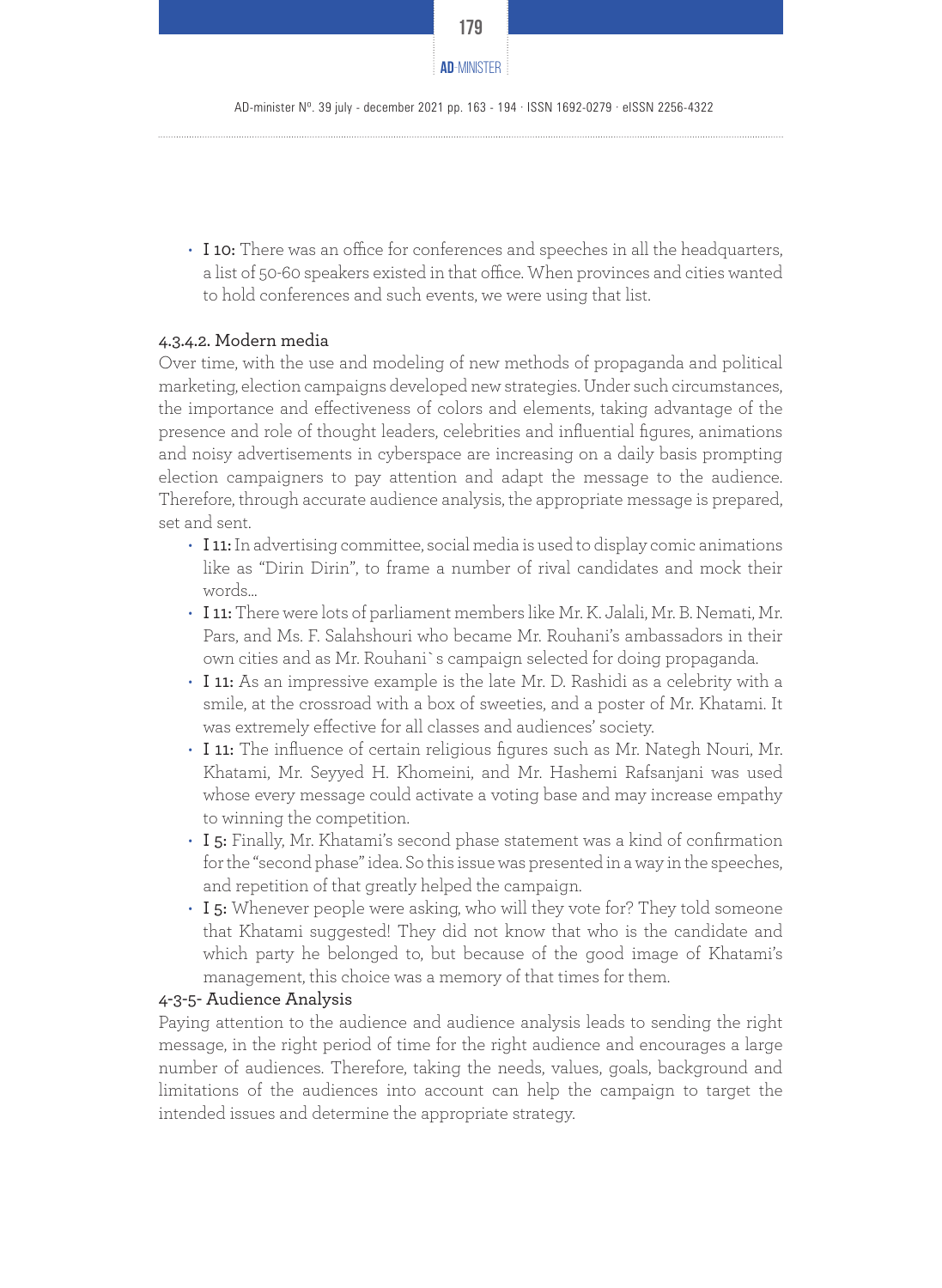

By examining the answers of the participants in this research, 6 themes were extracted for the audience community: ethnic and religious audience, audience of guilds and groups, political audience, special audience, young audience, and urban class audience. Each of these audiences includes other concepts.

| According to the Religious Tendencies       | Ethnic & Religious Audience            |  |
|---------------------------------------------|----------------------------------------|--|
| According to the Ethnic Tendencies          |                                        |  |
| <b>Teachers</b>                             |                                        |  |
| <b>Workers</b>                              | Audience of Guilds & groups            |  |
| Physicians                                  |                                        |  |
| <b>Industries Owners</b>                    |                                        |  |
| Silent voters & Electoral swing/swing voter | <b>Political Audience</b>              |  |
| Critics of the status quo                   |                                        |  |
| Celebrities                                 | Audience Analysis<br>Specific Audience |  |
| <b>Former Members of Parliament</b>         |                                        |  |
| University & Professors Academics           |                                        |  |
| The first voters                            | Young Audience                         |  |
| <b>University Students</b>                  |                                        |  |
| High Urban                                  |                                        |  |
| Low Urban                                   | Urban class Audience                   |  |
| Middle Class                                |                                        |  |

#### Table-8 Audience Analysis

# 4.3.5.1. Ethnic & Religious Audience

Experts participating in this study considered the different election campaigns audiences due to ethnic and religious differences. Regarding the religious minorities, local influential people or figures are used in the campaigns to gain public support. In addition, trusted individuals and figures from different ethnic groups traveled to their cities and villages as candidate ambassadors.

- I 11: Sometimes when the candidate was on a provincial trip the chief of staff or related positions would take part in conferences. Under these circumstances, the chiefs of that department carried out their duty, like Mr. Younesi who was from Sunni minority group and went and spoke perfectly in the Sunni majority areas in 2013.
- I 7: If the candidates were from the Sunni community, they would focus on attracting the Sunni votes.
- I 11: In the last 10 days or a week to the election, the ones who were trustees of the people of their own village and town selected as Mr. Rouhani's ambassadors.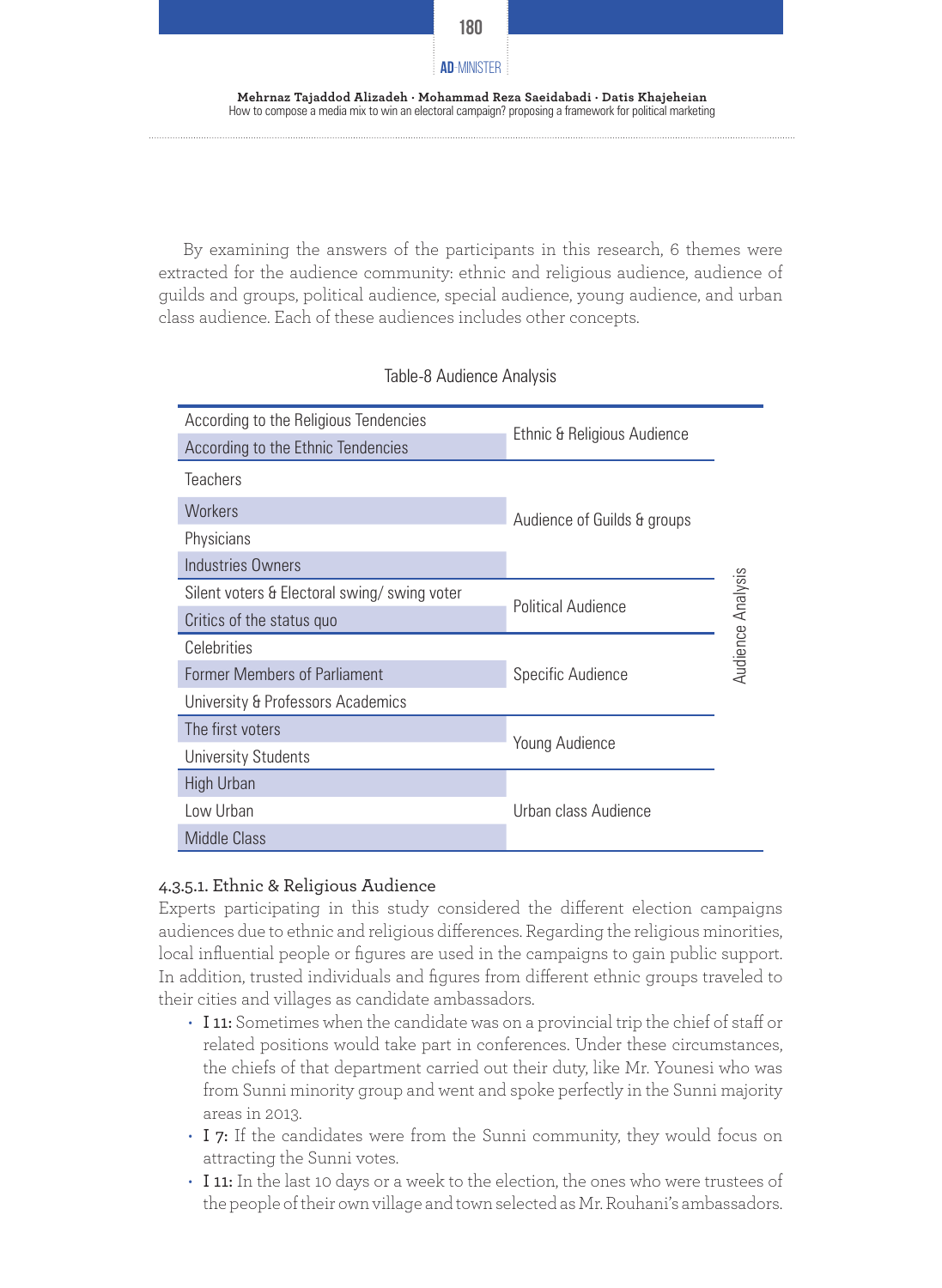

Instead of Mr. Rouhani and the members of his campaign, they were making face-to-face connections with the people and did the propaganda. The communications were in their own dialects and languages; The Azeri speakers would speak Azeri, the Lors would speak Lori dialects…

- I 11: Provincial and city propaganda suits the indigenous atmosphere of that province or city, the tribal ethnic and the elders' debates. In Khuzestan province, tribes are very influential, so they were identified. Even now for next year's elections (2021), we can see that, for example, Mr. Dehghan as a probable candidate is preparing himself to go and talk to the tribes and hold meetings.
- $\cdot$  I 5: The goal of our campaign was to express unity. So that we were all trying to pay attention to all ethnicities; in all the videos and photos we tried to show the ethnicities together, even if you see that video of Azadi Stadium, the video clip played during Mr. Rouhani's campaign featured dialects of different ethnic groups.
- I 5: Emphasis on national solidarity regardless of ethnic and ideological differences.
- I 7: Some candidates have ethnic votes, like the current city council members who have an ethnic vote, who are either Lor-speaking, Azeri speaking…They would analyze this issue and eventually take those votes. We have to accept that, especially in our country, where ethnicities are numerous and influential or even family ties are influential in this regard.

# 4.3.5.2. Audience of Guilds & Unions

Some of the target audiences include Guilds and unions, which are defined in the main conceptual categories related to the titles of teachers, workers, doctors, industry activists, etc.

- I 11: In May, two dates (Global Labor Day and National Teacher's Day) are in the calendar of country, and subsequently two events could be held. One of the candidates had reserved the Hijab Hall for the teachers' union, and the necessity of cooperation with the Labor Party was discussed.
- I 4: There are various committees in the headquarters; the labors committee, the teachers' committee, and so on. The decision to make content for the workers and the teachers is made in their related committee.
- I 7: In proportion to the union and the society, there were different working groups. For example, in many situations, there was a working group of doctors or teachers.
- I 7: In the working group of the unions and guilds, sometimes a group of doctors came and talked about their potentials. In such situations, holding a meeting was necessary.
- I 6: Presence in neighborhoods, meetings with specialized groups such as; the owners of specialized jobs, doctors, professors of universities, teachers, etc. had been used. This means that meeting both the specialized groups and the people in neighborhoods are always part of the election campaigns.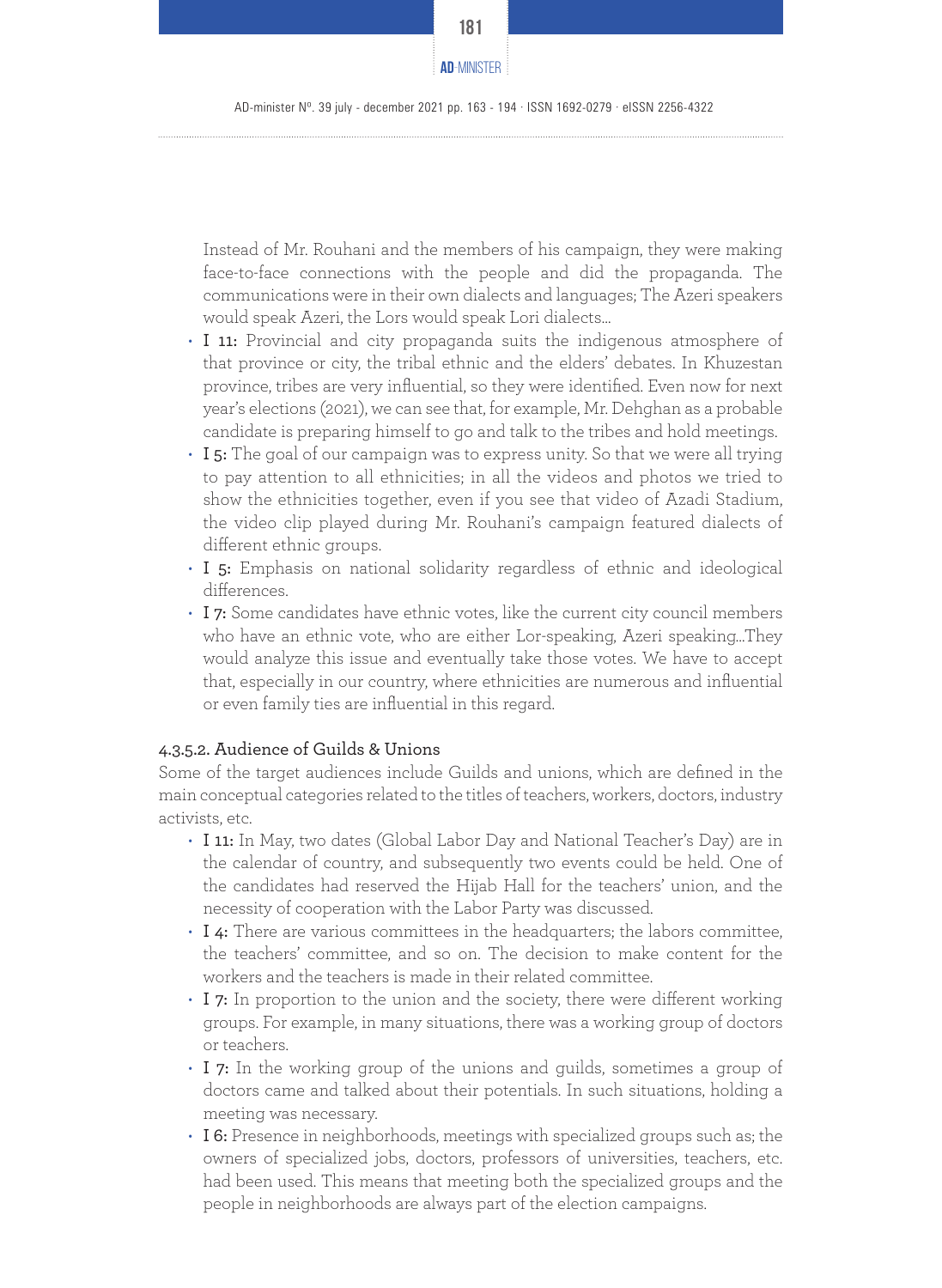

#### **Mehrnaz Tajaddod Alizadeh · Mohammad Reza Saeidabadi · Datis Khajeheian** How to compose a media mix to win an electoral campaign? proposing a framework for political marketing

# 4.3.5.3. Political Audience

The political audiences of the election campaigns are the gray and silent voters and who do not want to vote or are undecided, as well as the critics of the government, who are reluctant to participate in political events. So election campaigns should attract them and prepare the conditions that can encourage them to vote.

- I 11: Our target audience was the people who boycotted the ballot box because of the events of 2009. These people were considered as the special groups of the society.
- I 11: If the silent voter comes to the polls, we will win.
- I 12: The reformists were people who did not favor the government and criticized it, and sought more social freedom. The most important effort of this group was to persuade them into the ballot box.
- I 6: Since the 2017 election, a problem occurred in the middle-class group of voters, there was evidence that they were completely against the policies of the government, and they were not interested in the campaigns. They could no longer be associated with politics.

#### 4.3.5.4. Specific Audience

Specific audience is another topic raised by the participants in the current study. It includes professors and academics, ex members of the parliament, as well as the community of artists and athletes.

- I 11: In Mr. Khatami's era, the use of actors and celebrities, who went to the crossroads and handed out flowers and sweet among people, became common. Now in the following years, using the actors and celebrities in campaigns is still underway. At that time, color symbols were part of the campaign slogan that were not as strong as the speaker, but were effective.
- I 11: Now the audience of the community includes different characters like the elites, university professors, celebrities, and actors. However, the main audience in 2005 mostly included the actors, and were focused on famous people, to convey the candidate's goals to society. In fact, the objective was to use the influence of celebrities.
- I 5: There should be three or four political celebrities or artists in each square with a group of young people. However, they said the idea came from the West!
- $\cdot$  I 3: It was decided to invite artists, athletes, and political celebrities to campaign gatherings in which music was played. Playing music is very important in campaigns as it triggers enthusiasm.
- I 11: Now the target audience is the specific part of society, elite, university professors, celebrities, and actors.
- I 11: Diverse strata were classified into different groups. They had been divided into the industry men, doctors, university professors, and even former MPs.
- I 11: There were lots of MPs like Mr. K. Jalali, Mr. B. Nemati, Mr. Pars, and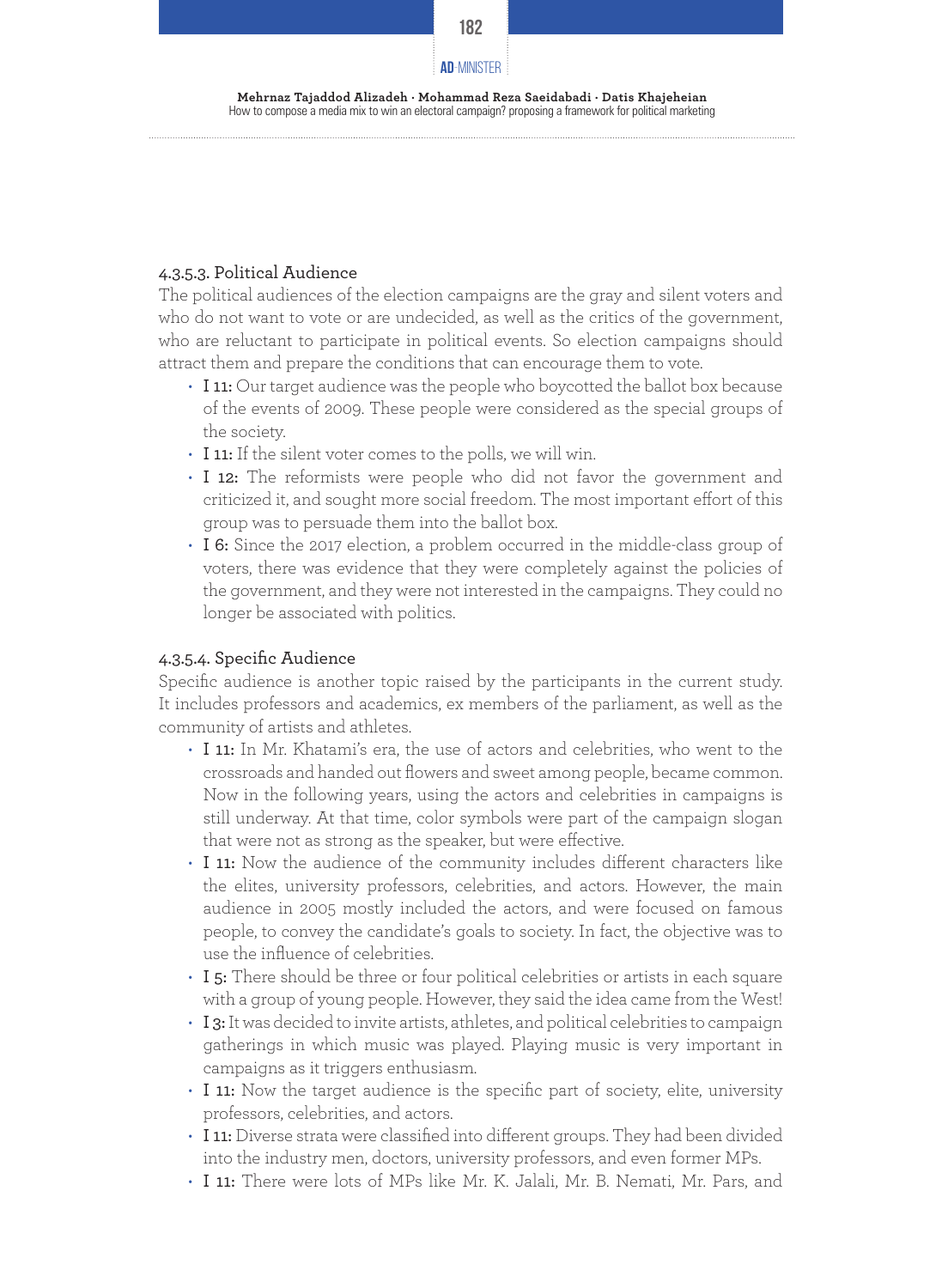

AD-minister Nº. 39 july - december 2021 pp. 163 - 194 · ISSN 1692-0279 · eISSN 2256-4322

Ms. F. Salahshouri who became Mr. Rouhani's ambassadors to launch election campaigns in their own cities

# 4.3.5.5. Young Audience

Candidates' election campaigns target young people because of their great physical and mental strength. In addition, the influence of this segment of the society always an effective role in making the electoral atmosphere enthusiastic.

- I 11: In the 2009 election, young people played a very important role, they were known as the third generation. In fact, in the election of 2009, the main program of the central bureau of campaign for Mr. Mousavi was focused on the youth and even the first time voters.
- I 5: For example, in second term of election in 2001, Mr. Khatami's approach was focusing on young people, because of that; the campaign should have paid more attention to the youth.
- I 4: Younger groups in society have more tendency toward the reformists, because of that they comprise the largest segment of our target audience.
- I 10: Naturally, young people are our target audience because they are ahead of their time, and want to achieve more prosperity. The mindset of the youth is different from older people now, because of the generation gap.

# 4.3.5.6. Urban class Audience

Social and economic class to which the target audience belong is deemed as an import factor in organizing the campaigns, based on which the message and content of the campaigns are tailored and prepared.

- I 7: One part is ethnicity and the other part is relevance, if we divide Tehran into two parts, i.e. traditional and modern votes, it is clear that, traditional or religious voters live in the south of the city, and modernist voters that are more affluent live in the north of Tehran.
- I 7: Reformists targeted the citizens in the middle and north of Tehran, and on the contrary, the fundamentalists worked on the voters in the south and middle parts of Tehran.

# 4.3.6. Message Design Method

Message design is highlighted by the participants in this study. Message designing is done in both imitative and innovative ways in election campaigns.

| <b>Modeling Western Political Marketing Practices</b>   | Imitative  | Message Design |
|---------------------------------------------------------|------------|----------------|
| Using Elites in the field of Advertising and Journalism | Innovative | Method         |

# Table-9 Message Design Method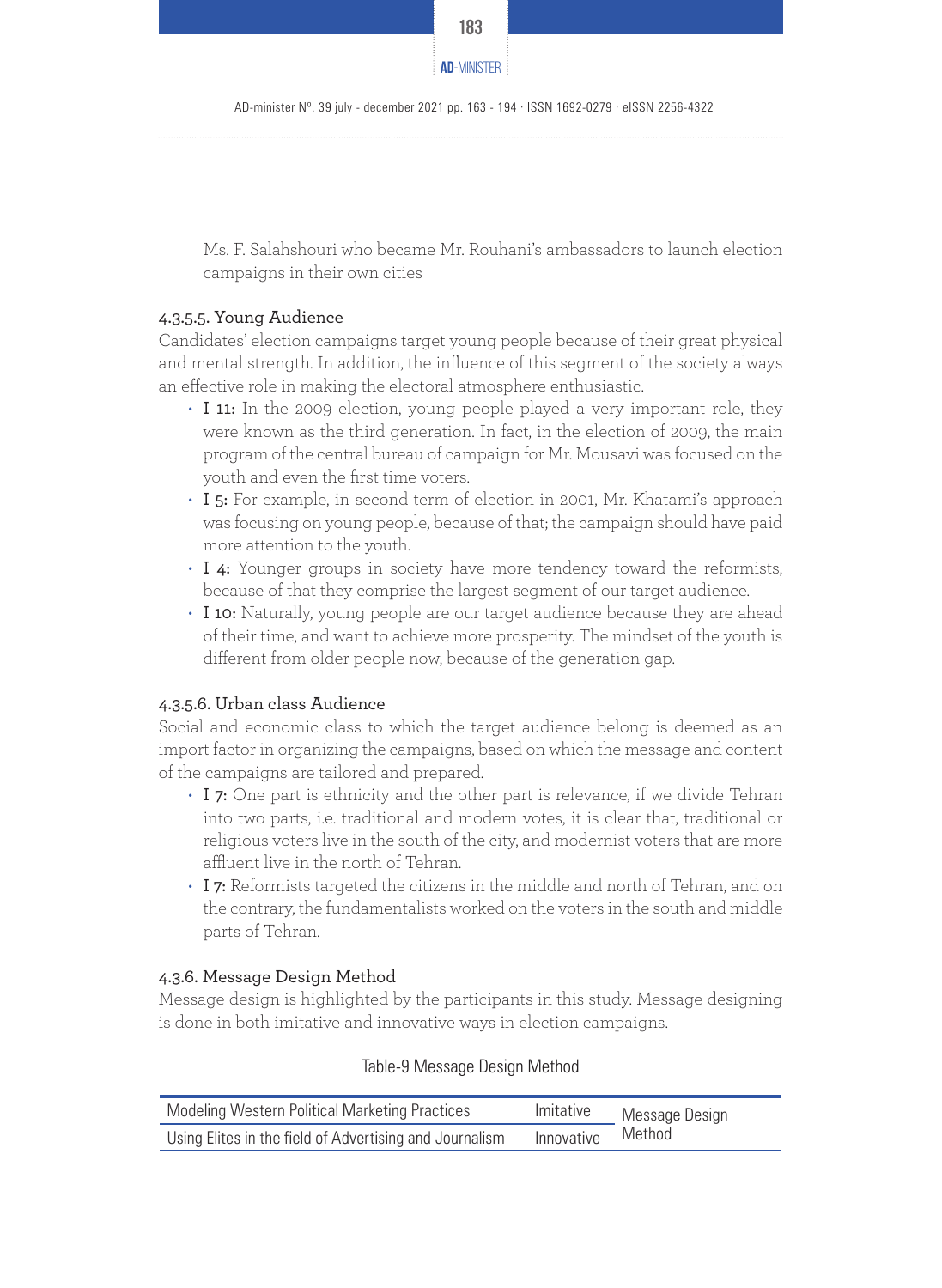

**Mehrnaz Tajaddod Alizadeh · Mohammad Reza Saeidabadi · Datis Khajeheian** How to compose a media mix to win an electoral campaign? proposing a framework for political marketing

#### 4.3.6.1. Imitative

Message designing is carried out via using political marketing patterns used in Western countries that have already resulted in electoral success.

- I 11: The political-electoral marketing that has emerged over the past 4-5 years has been subject of plethora of studies. Such works have studied elections in the western countries with the aim of localizing and using them in the country.
- I 5: For example, in 2005, the concept of launching campaigns at the squares was planning. Apparently, the idea came from the Mojahedin-e-Enqelab organization, based on which three or four artists or political celebrities accompanied by a group of young people go to a square. However, the idea was believed to have come from the West!
- I 11: I think they mostly lacked specialized knowledge and relied on their experience. It can be said that our electoral atmosphere, the discussion of these slogans, symbols, and colors were taken from the previous elections. For example, in the recent US election, there was a clip that shows Mr. Biden`s dressing up, which was a 15-20 second video of his appearance, or Mr. Barack Obama's personal phone calls to people in which he said "I am Barack Obama, do you remember me?". I believe we are actually following their paths, and in the 2021 election, it is possible to follow the methods that Obama's and Biden's democratic teams tried. I think we can at least say that the reformist camp will use it.
- I 3: Some activists like A.G and H.R participated in various campaigns. For example, they took part in in the Obama campaign or other campaigns like that. Therefore, we saw the new types of political propaganda and branding. Because of the connections we had, there was an opportunity to work together on writing a lot of different articles and making video clips, and slogans. Until 2015, we concluded that there must be a think tank to define slogans, colors, etc.

# 4.3.6.2. Innovative

Message designing is usually done by a community of journalists and advertising activists who have political insight and knowledge and are familiar with media activities and atmosphere. These people are more specialized in the field, and are well aware of the developments and are deemed as the elite class of the society.

- I 5: For example, in Iran, a journalist is considered a propagandist. The journalists were very active, and almost in all of the campaigns, they were at the core of the advertising field.
- I 5: Every campaign had an advertising committee that consisted of more innovative people, journalists, and graphic designers for illustrating the images in their minds. They gathered together and finally decided.
- I 5: All journalists want to work in the Media and Advertising Committee, because it is more emotional and influential and the result is more tangible. Usually, the goal of the campaign is defined in this committee. I think the strongest people always work there.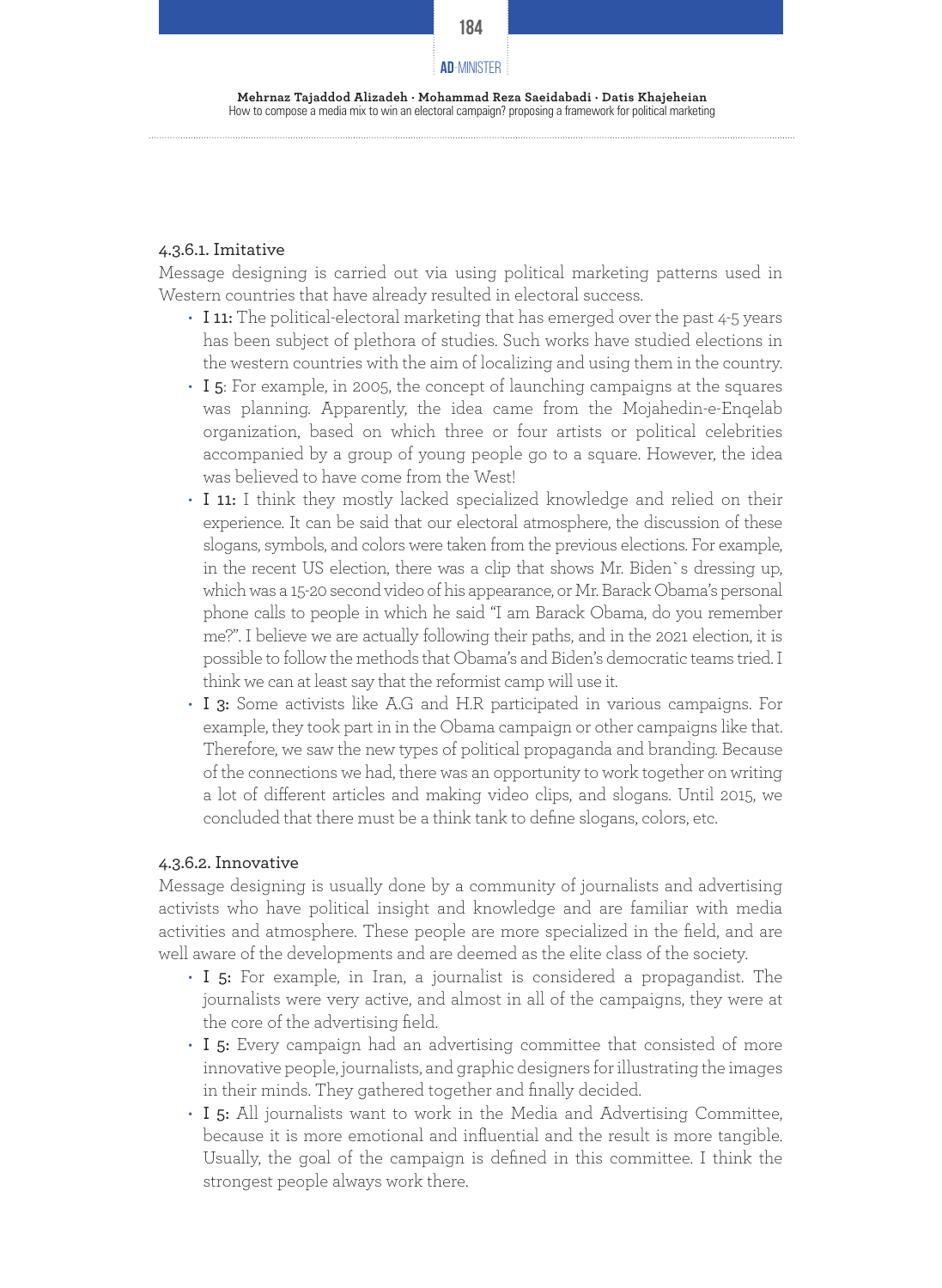

- I 7: Usually we use the experience of people who work on communication and media. The role of media is very important in election.
- I 10: They may have had political experience from previous rounds of the elections or they may have run an advertising company, but they lacked scientific studies.

#### 4.3.7. Message designing features

The messages reach the desired goal are those which strike a chord with the audience. Therefore, by analyzing the statements of the participants in this study, objective, mental and cognitive characteristics of the messages were extracted.

| Being problem-oriented |                      |                               |
|------------------------|----------------------|-------------------------------|
| Being operational      | Objective features   |                               |
| Being local            |                      | Message designing<br>features |
| Ease of understanding  | Mental and cognitive |                               |
| <b>Being Emotional</b> | characteristics      |                               |

#### Table-10 Message designing features

# 4.3.7.1. Objective features

Each message has characteristics such as problem-oriented, operational, and local. This literally means that the message designers sometimes decide to reflect the current concerns of the society and pay attention to these issues in order to provide more and better opportunities to influence the audience.

- I 12: Mr. Rouhani was the head of the Iranian negotiating team in Mr. Khatami's government. Based on this, sending a message to the society for solving foreign problems was acceptable. This was also due to the demand that existed in society.
- I 8: At one point, Mr. Rouhani raises the issue of the "Key" and says that I want to present the key to all the problems of the people ... that is, the crisis of inefficiency in the executive management of the country and outside the executive management has spread to the government level and people think their lives are locked. Mr. Rouhani said that I have a key and I want to come and unlock all your problems. This message was very effective. It meant that he felt the lock that people felt on their lives in this country. Someone says I have the key and I want to come and open it.
- I 11: We went to Yazd for 2013 election trips with Mr. Rouhani. We told Mr. Rouhani that when you go to the Hazira Mosque in Yazd city, you should mention Mr. Khatami's father, the martyr Sheikh Sadoughi, and Mr. Khatami himself. This was a little difficult for him, because the atmosphere was not so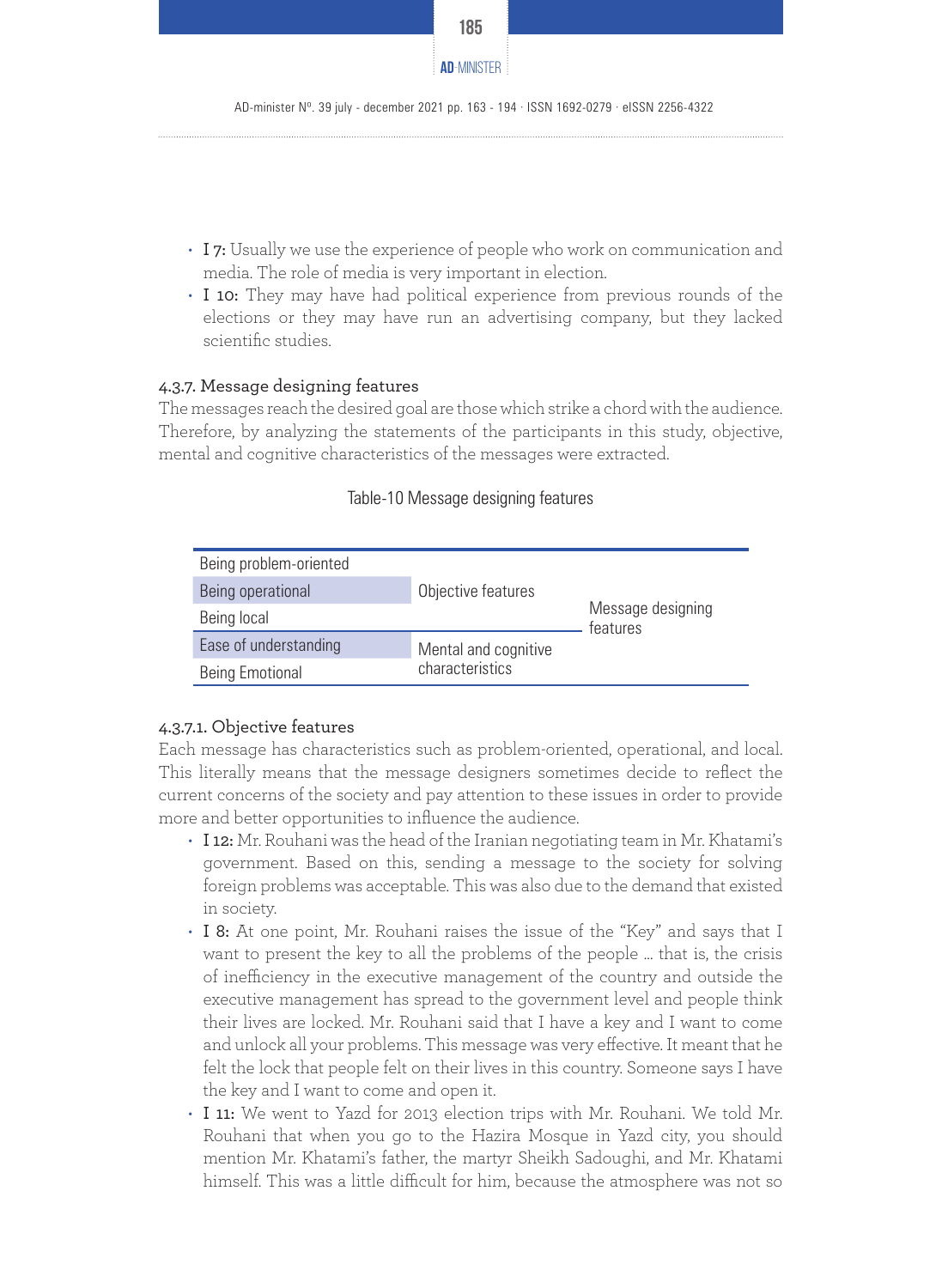

open in 2013; but we needed their votes, he named them and the crowd at the mosque encouraged Mr. Rouhani several times, and this was one of the positive feedbacks.

# 4.3.7.2. Mental and cognitive characteristics

Message designers consider a set of mental and cognitive features in two forms of ease of understanding and being emotional. The messages are designed in a way that are more penetrable for the audience and at the same time can stimulate the audience's feelings.

- I 4: I remember "I will rebuild my homeland" was Dr. Moeen's slogan. This slogan was made in a meeting attended by a group of 7 to 10 people. As I remember, Mr. Amouzadeh immediately called Ms. Behbahani (the poet of this poem) and received her acceptance to use the poem as an election slogan.
- I 11: The year 2013, which was the end of the eight years of Mr. Ahmadinejad's government, was the culmination of anti-Iran sanctions. Mr. Rouhani raised the issue of promoting the value of the Iranian passport.

Based on frequency of codes, 7 main themes were extracted which show 32.2 percent of extracted codes are related to Advertising Tools and 26.2 percent of them pertain to the Campaign Structure. 20.8 percent of codes were allocated to Advertising strategies and 15.8 percent were related to the Audience Analysis. 4.1 percent of frequency of the codes were allocated to Advertising Performance Evaluation. 0.8 percent of the extracted codes belonged to the Message Design Method.

# **CONCLUSION**

This article aimed to address the question of 'How to set the effective media mix to deliver the campaign message to the voters in presidential election campaigns?'. The findings suggest the sequence of 1) selecting the target audience, 2) tailoring the message according to the selected target audiences, 3) composing a mix of media that effectively conveys the message to the target audiences.



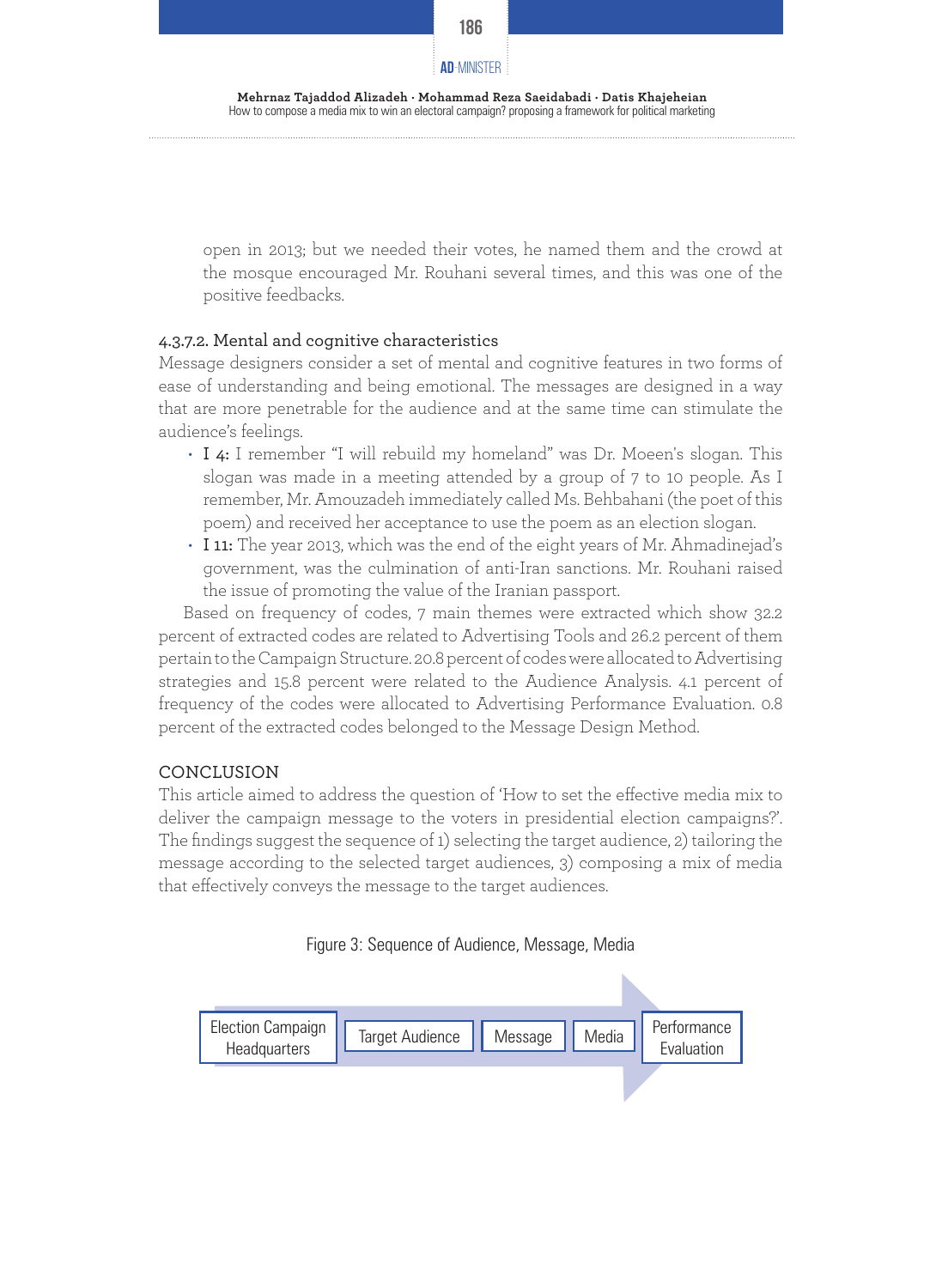

In this process, the target audience selection determines the main campaign strategy. At the first glance, this is not surprising because each campaign clearly invests in its target audience and its own voting base. But we understood that in practice, campaign strategist overlooked the characteristics of the audience in strategy-making; and this negatively affected their ability to select the right combination of media to send the election message. Interviews revealed that the electoral campaigns failed to properly select the audiences, messages, and media to persuade the voters into trusting their plan. However, the gap between the audience and the message was less than the gap between the media mix and message. The analysis of the codes also showed that the gap between the media mix and the message is a major weakness of the campaigns held in the previous rounds of elections in Iran.

| Media                        | Format                                                                                                    | Impact          | Remember                                             | Target audience                                                                  |
|------------------------------|-----------------------------------------------------------------------------------------------------------|-----------------|------------------------------------------------------|----------------------------------------------------------------------------------|
| <b>Television</b>            | Teaser, Special programs,<br>News coverage, News                                                          | Average         | High                                                 | General                                                                          |
| Radio                        | Teaser, Special programs,<br>News coverage, News                                                          | Average         | Medium, Top in the<br>case of<br>repetition          | low listeners,<br><b>Because of Being</b><br>hot media, it is<br>memorable       |
| Website                      | Data, Statements,<br>Policies, Outlines of<br>programs, Historical<br>information, column                 | Low             | Low                                                  | Curious clients                                                                  |
| Social media                 | Short news, sharable,<br>Public Relations, Short<br>Multimedia                                            | Over<br>average | Less due to<br><b>InformationalConflict</b>          | Customary, High<br>impact                                                        |
| Speech                       | Expressing positions,<br>Expressing emotions,<br>Creating emotional<br>mobilization,<br>Streetadvertising | Top             | Less due to<br>deterioration of<br>Short-term memory | Neighborhood-<br>oriented, Audience-<br>oriented, Personal<br>communication      |
| Newspaper                    | Advertorial, Headlines,<br>Party news                                                                     | Average         | Low                                                  | Preservation<br>Current voters<br>Function                                       |
| Environmental<br>advertising | Posters, Placards,<br><b>Billboards</b>                                                                   | Average         | Low                                                  | General, with<br>the function of<br>Remembering<br>the face of the<br>Individual |

Table-12 Media, Audience, and Impacts in election campaigns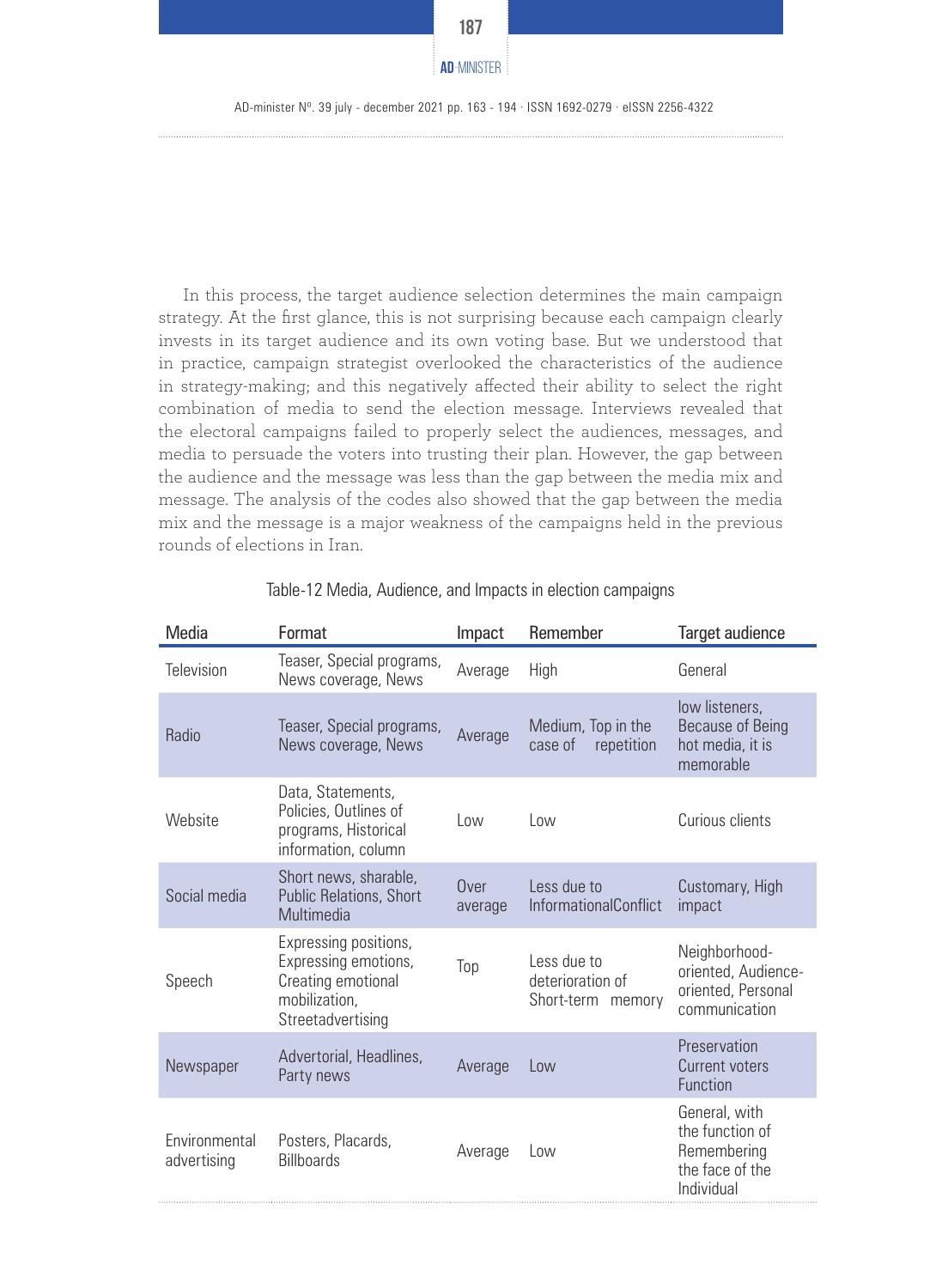

**Mehrnaz Tajaddod Alizadeh · Mohammad Reza Saeidabadi · Datis Khajeheian** How to compose a media mix to win an electoral campaign? proposing a framework for political marketing

Analysis of the codes showed that the use of media mix in Iranian electoral campaigns was as follows:



Figure 4: Use of media mix in the sample study (Iranian electoral campaigns)

Lack of candidates' confidence about being qualified for the final race by the Guardian Council can be blamed for the poor performance of campaigns in setting the required strategy.

The candidates do not start campaigning before they are qualified due to the high costs. When they are authorized to compete in the final race, they need to determine the key officials of their headquarters and then, they start setting the strategy under pressure, and they overlook some key processes due to time pressure. This is unlike the US presidential election process which takes about two years, and the campaign is designed and promoted by the head quarter with a view to presenting effective strategies and policies based on the one or few candidates. The strategists of the campaigns conduct audience analysis, message analysis, and media analysis to send the right message through the appropriate media according to its effectiveness to the intended audience. Finally, after achieving success and the desired goal, the effectiveness of the political marketing process is evaluated to identify strengths and weaknesses and use the results in the future elections.

Another explanation for the poor performance in outlining the campaign strategy lies in the decentralized structure of the campaigns that allow the branches to set their own strategy that might not be integrated with the main campaign strategy. Once the candidate qualifies and appears in final list, he or she initially appoints the head of the campaign or the policy council. The criteria are normally close relationship, trustworthiness and political awareness instead of expertise in political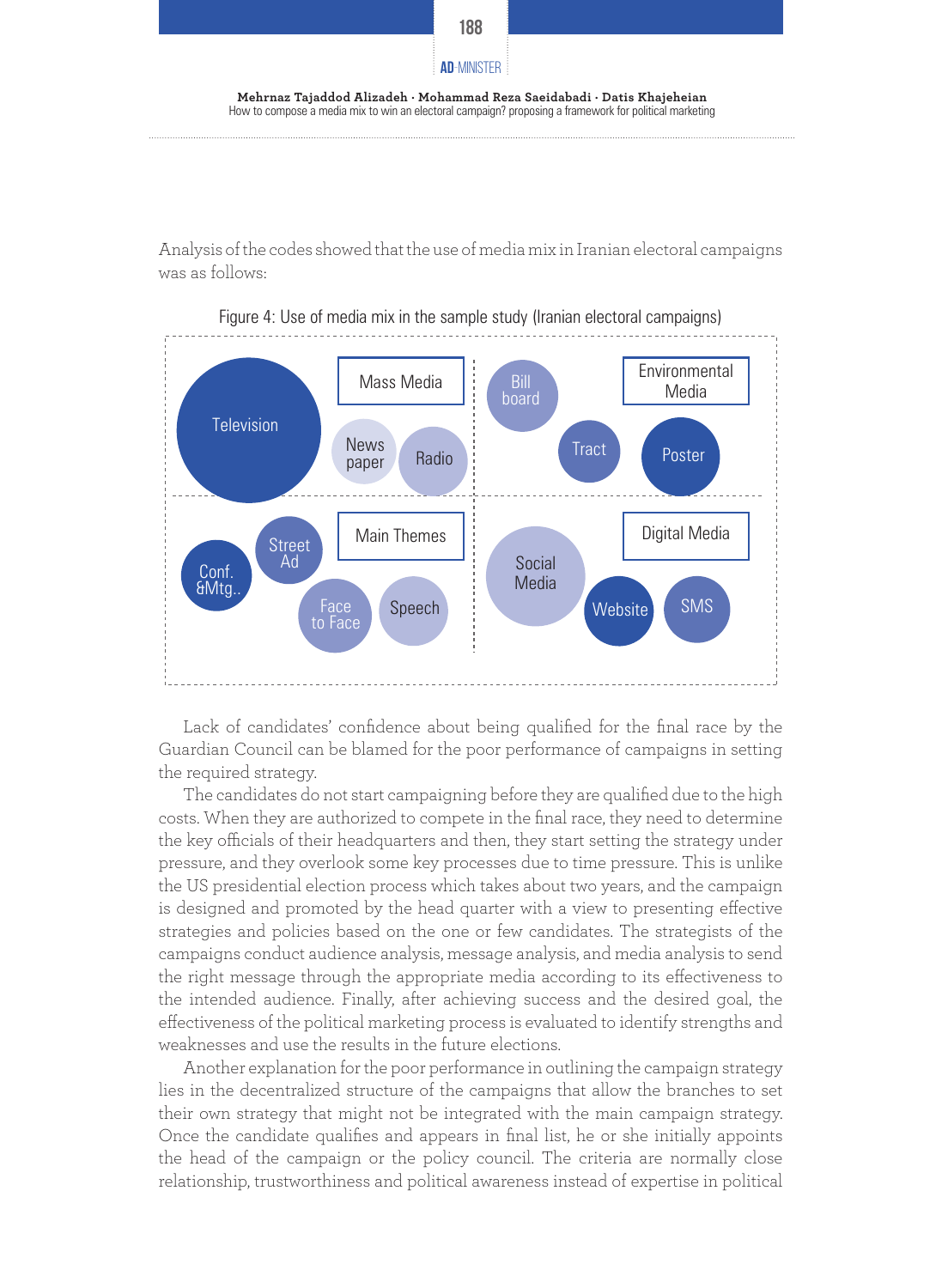marketing and campaign management. Then, the deputies and the committees of the campaign are defined and other active people are engaged in the activities. In many cases these persons are not experts in the electoral campaigns either, and are mostly selected simply, because of their pervious experiences not scientific knowledge. Finally and at the bottom of the pyramid, there are field forces who are usually attracted to campaigns due to their own political orientation and the dynamic atmosphere of the campaigns. They consist of the first-time voters and the youth who perform field advertising, outdoor banner installation and other activities. Journalists and advertising activists in election campaigns are usually present in the advertising and Information deputy and its subcommittees, including speeches, cyberspace, media, etc. They usually comprise the main group of the skilled and professional individuals. This decentralized structure prevents the implementation of an integrated campaign and can be a confirmation for the findings of the study.

The findings of this study stressed that the campaign is necessary but not sufficient for winning the election contest. The success of the campaign must be coupled with other factors, the most important ones including the candidate's personal charisma, strong backing from the influential and powerful supporters, the public environment, the time available for setting and implementing campaign strategy, the performance of an election campaign and efforts to reinforce the campaign performance. Therefore, what has been addressed in this study is a part of the performance of the election campaign, which itself is part of the totality of factors influencing election success.



Figure 5: Effective factors of success in an election (source: extracted from interviews)

Figure 6 illustrates the final model of this research. It shows how campaign structure impacts the proper formation and implementation of the campaign strategy. Then three mixes are suggested: audience mix, message mix and media mix. 1) Audience mix includes the following factors: a) Social class, literacy, wealth

**189**

**AD**-MINISTER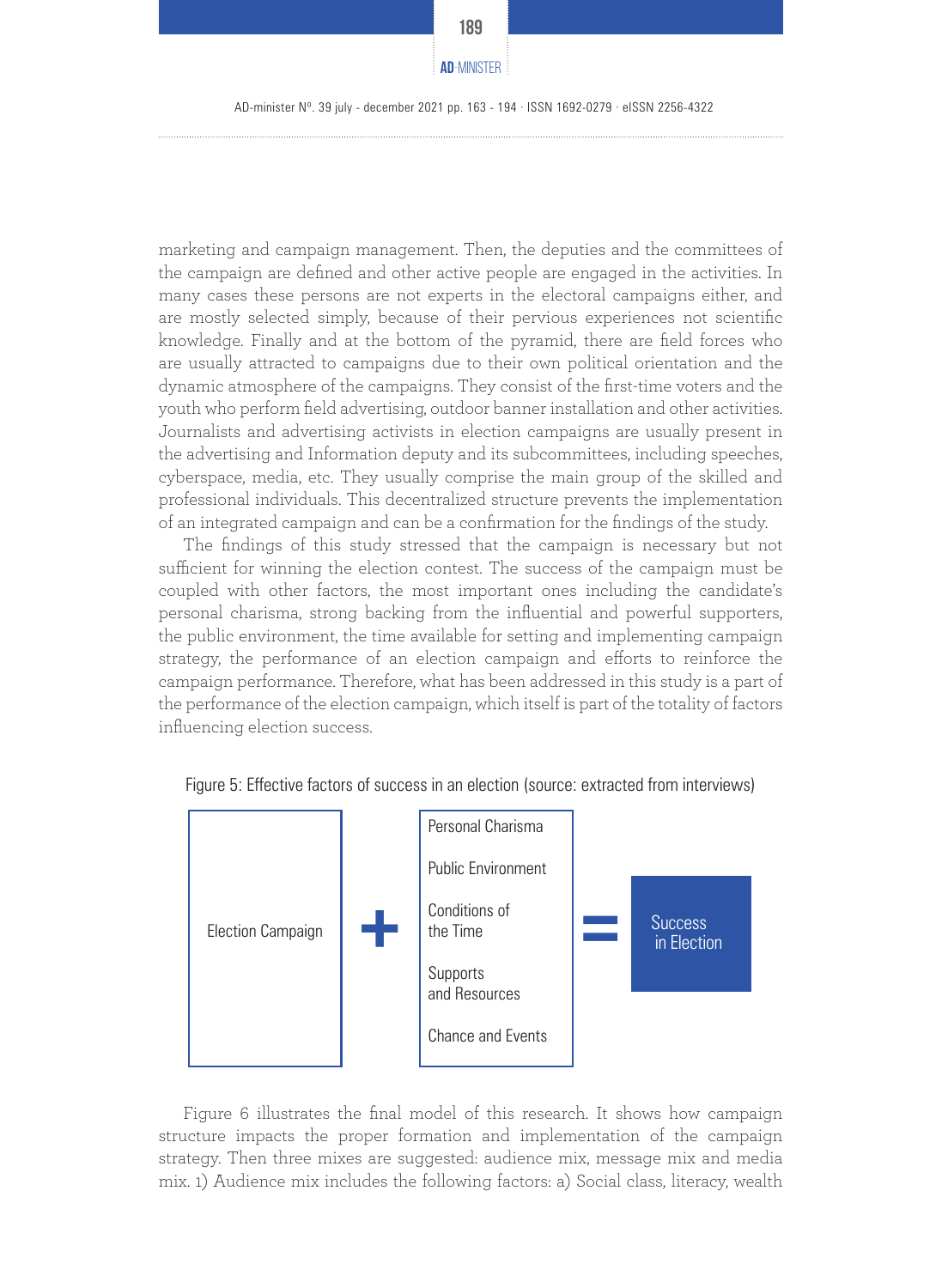

and educational level, b) The degree of locality of the target audience, c) Political/ ideological orientations, d) level of influence by opinion leaders and influencers, e) Economic and social concerns, f) Age groups. 2) Message mix includes a) Ease of memorization of key topics, b) Being operational and measurable, c) Emotionally effective, d) Message proximity (level of locality), e) Ease of understanding (simplicity), f) Culturally fit with the audiences, g) Compassion, h) Expiration (message duration), i) Continuity (repeat), j) Bipolarization (differentiation). 3) Media mix includes a) Proper combination of different media, b) Media richness, c) Ubiquity, d) Shareability, e) Ability to be used in proper time, f) Fitting with media consumption of target audience groups. To measure the performance of this model, economic effectiveness (based on average cost per vote) can be calculated and finally success rate based on the achieving goals can be measured. It is expected that this model will be used as a basis in the future research to develop the strategy setting for electoral campaigns.



**«**

Figure 6: The proposed framework for electoral campaign management

Success rate (percentage of achieving the goal)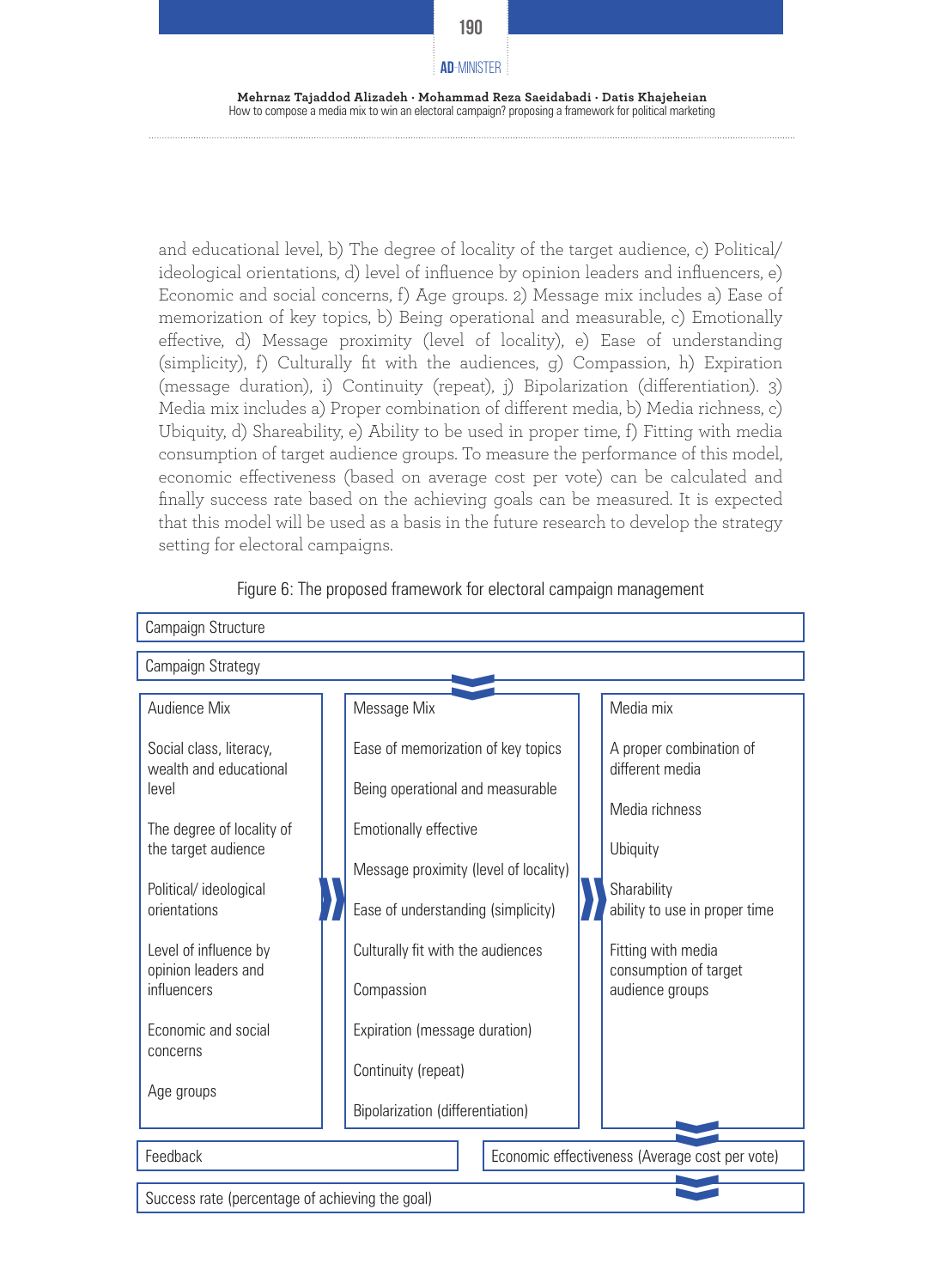AD-minister Nº. 39 july - december 2021 pp. 163 - 194 · ISSN 1692-0279 · eISSN 2256-4322

#### RESEARCH LIMITATIONS

At the very early stage of this research, a participatory workshop was planned as the data collection tool. It was supposed that gathering the samples in one workshop and letting them discuss the strategy development based on their experiences will produce significant results. Due to covid-19 outbreak it became impossible to organize such a workshop. For this reason, deep interviews were used as an alternative data collection method and the data were analyzed via content analysis.

There were also obstacles in conducting this research that needs to be addressed in carrying out similar studies. The first was the selection of those involved in the election campaign. Given the large number of members of the election and media campaigns in the country, it was difficult to select a sample that was both examinable and sufficiently comprehensive in terms of generalizability. The choice of available purposive sampling solved this problem to some extent, but it was still difficult to reach people who provided the codes needed for a proper analysis of the research topic. Therefore, selecting sample members who are both well-informed and willing to be interviewed was one of the most serious challenges of this study. Also due to the political concerns, many practitioners of the previous electoral campaigns declined to participate in this research. Others who participated answered the questions conservatively. This may affect the richness of collected information. In the absence of above limitations, different results could have been obtained. Every effort was made by the researchers to reduce the effect of these limitations by using various tools.

#### SUGGESTIONS FOR FUTURE RESEARCH

Electoral campaigns can be construed as a core element in elections given the huge amount of money and human efforts spent on them, and their impact on the destiny of nations and societies. Therefore, better understanding of strategy setting to convey the core idea and messages to the target audiences and voters are worth a lot for parties, candidates and political faction, as well as marketers, strategists and media managers. To further develop the findings of this research the following are suggested for future studies:

- 1. Weighting and ranking different media in the media mix targeting different groups of audiences
- 2. Modeling media mix according to the generation gap theories to increase the effectiveness of messages on different generations of voters
- 3. Economic modeling of media mix to identify the most cost-effective ways to attract votes and reduce the average cost of attracting each vote
- 4. Identifying efficient media mix in different geographical areas according to the demographic characteristics and local concerns and extracting successful samples for comparison
- 5. Using data mining to identify the investigative behavior of voters during the election decision making period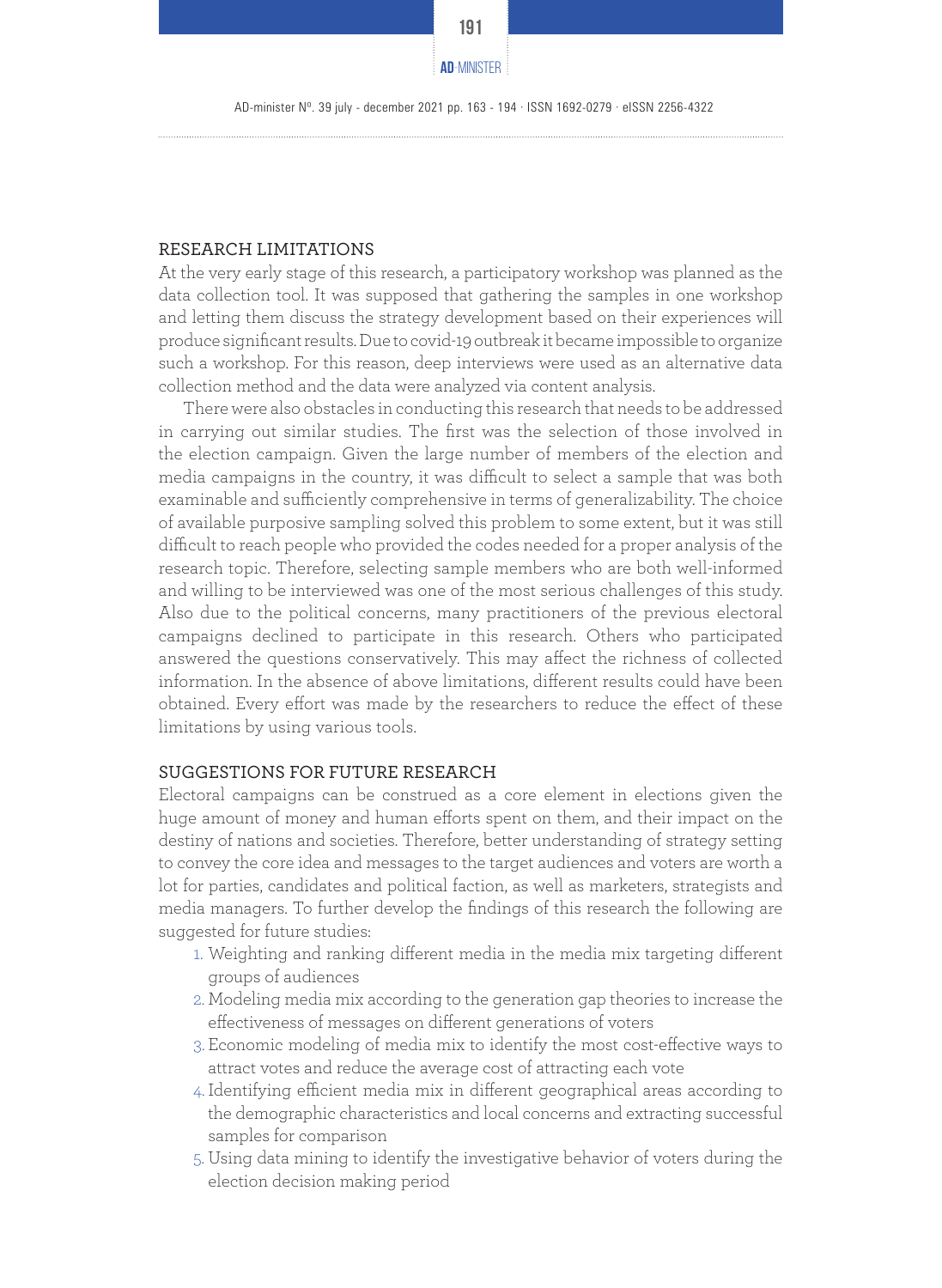

**Mehrnaz Tajaddod Alizadeh · Mohammad Reza Saeidabadi · Datis Khajeheian** How to compose a media mix to win an electoral campaign? proposing a framework for political marketing

- 6. Analyzing big data to understand the highest popular search trends dynamically and analyzing their changes to understand the effectiveness of selective media mixes
- 7. Analysis of social networks via new tools to identify online communities and their encouraging and persuasive behaviors on social networks

#### REFERENCES

- Aminian, N., Roshandel Arbatani, T., Khajeheian, D., Zangi, M., & Shadmehr, M. B. (2013). Media mix for awareness and health promotion in lung cancer patients. *Tanaffos*, *12*(4).
- Ansolabehere, S., & Iyengar, S. (1995). *Going negative* (Vol. 95). Free Press.
- Bartels, L. M. (1996). Uninformed Votes: Information Effects in Presidential Elections. *American Journal of Political Science*, *40*(1). https://doi.org/10.2307/2111700
- Best, V., Ozmeral, E. J., Kopčo, N., & Shinn-Cunningham, B. G. (2008). Object continuity enhances selective auditory attention. *Proceedings of the National Academy of Sciences of the United States of America*, *105*(35). https://doi.org/10.1073/pnas.0803718105
- Capizzo, L., & Regina, L. W. (2019). *Public relations campaigns: an integrated approach*.
- Crosbie, V. (2018). The Rise of Individuated Media. *The Rethinking Theories and Concepts of Mediated Communications Conference*.
- Cwalina, W., Falkowski, A., & Newman, B. I. (2015). Political marketing: Theoretical and strategic foundations. In *Political Marketing: Theoretical and Strategic Foundations*. https://doi.org/10.4324/9781315701684
- Delli Carpini, M. X., & Williams, B. A. (2020). Campaigns and Elections in a Changing Media Landscape. In *The Oxford Handbook of Electoral Persuasion*. https://doi.org/10.1093/oxfordhb/9780190860806.013.16
- Doyle, G. (2013). New Media. In *Understanding Media Economics*. SAGE Publications Ltd. https://doi. org/10.4135/9781446279960.n8
- Ediraras, D. T., Rahayu, D. A., Natalina, A., & Widya, W. (2013). Political Marketing Strategy of Jakarta Governor Election in the 2012s. *Procedia - Social and Behavioral Sciences*, *81*. https://doi.org/10.1016/j. sbspro.2013.06.480
- Elchahabi, S., & Gallagher, A. (2015). *The Evolving Role of Media in Elections.* International Foundation of Electoral Systems: Https://Www.Ifes.Org/News/Evolving-Role-Media-Elections.
- Falkowski, A., & Cwalina, W. (2012). Political Marketing: Structural Models of Advertising Influence and Voter Behavior. *Journal of Political Marketing*, *11*(1–2). https://doi.org/10.1080/15377857.2012.642705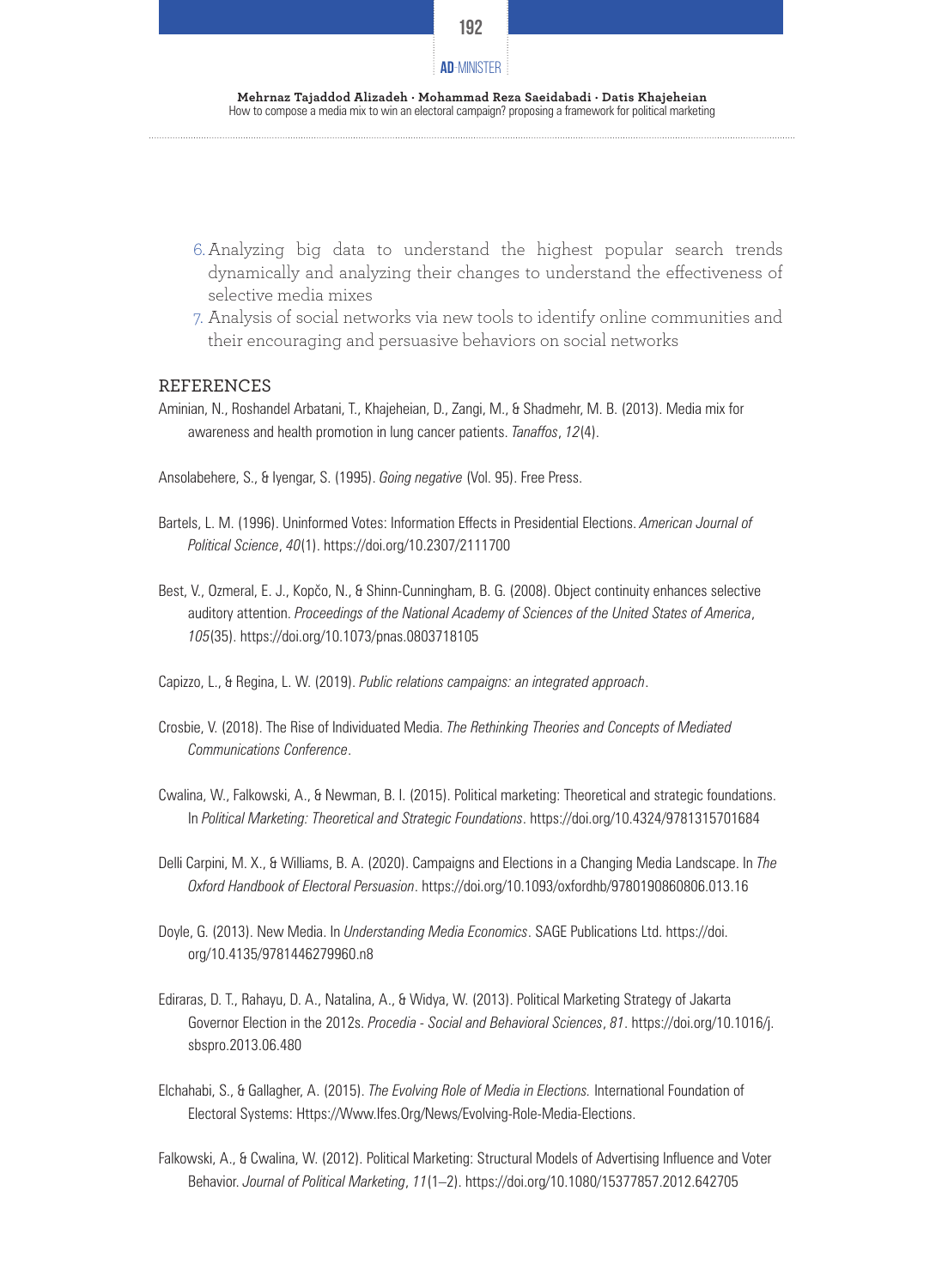

AD-minister Nº. 39 july - december 2021 pp. 163 - 194 · ISSN 1692-0279 · eISSN 2256-4322

- Friedrichsen, M., Zarea, H., Tayebi, A., & Saeed Abad, F. A. (2017). Competitive strategies of knowledge and innovation commercialization: a unified swot and fuzzy ahp approach. *AD-Minister*. https://doi. org/10.17230/ad-minister.30.3
- Hajipoor, B., Hoseini, S. M., & Zare, S. (2016). Designing A Model Of Political Marketing For Local Elections. *Journal Of Public Administration Perspective*, (27 #A00178), 15–39. Https://Www.Sid.Ir/En/Journal/ Viewpaper.Aspx?Id=596945
- Henneberg, S. C., & O'shaughnessy, N. J. (2007). Theory and Concept Development in Political Marketing. *Journal of Political Marketing*, *6*(2–3), 5–31. https://doi.org/10.1300/J199v06n02\_02
- Hossain, S. F. A. (2019). Social networking and its role in media entrepreneurship: Evaluating the use of mobile phones in the context of online shopping–A review. *Journal of Media Management and Entrepreneurship …*.
- Khajeheian, D. (2011). Remediation of Media Markets toward Media Entrepreneurship, how recession reconstructed media industry. *European Media Management Education Association Conference*, *Moscow*.
- Khajeheian, D, Esmaeilkhoo, H., & Yousefikhah, S. (2012). Information technology and media convergence: An entrepreneurial approach towards media matrix management. *African Journal of Business Management*, *6*(29). https://doi.org/10.5897/ajbm11.563
- Khajeheian, D. (2019). Qualitative methods in media entrepreneurship research: Clarification of the terms framework, model and pattern. *AD-Minister*, *34*.
- Kotler, P., & Keller, K. L. (2012). Marketing management. *Pearson Education International*, *817*.
- Lilekis, J. (2006). *Just because it's unauthorized doesn't mean you won't do it*. Mobile Press- Register.
- Luttrell, R., & Capizzo, L. W. (2019). *Public relations campaigns : an integrated approach*.
- Marcus, G. E., & MacKuen, M. B. (1993). Anxiety, Enthusiasm, and the Vote: The Emotional Underpinnings of Learning and Involvement During Presidential Campaigns. *American Political Science Review*, *87*(3). https://doi.org/10.2307/2938743
- Newman, B. I., & Sheth, J. N. (1985). A Model of Primary Voter Behavior. *Journal of Consumer Research*, *12*(2). https://doi.org/10.1086/208506
- O'Shaughnessy, N. (2009). Selling Hitler: Propaganda and the Nazi brand. In *Journal of Public Affairs* (Vol. 9, Issue 1). https://doi.org/10.1002/pa.312